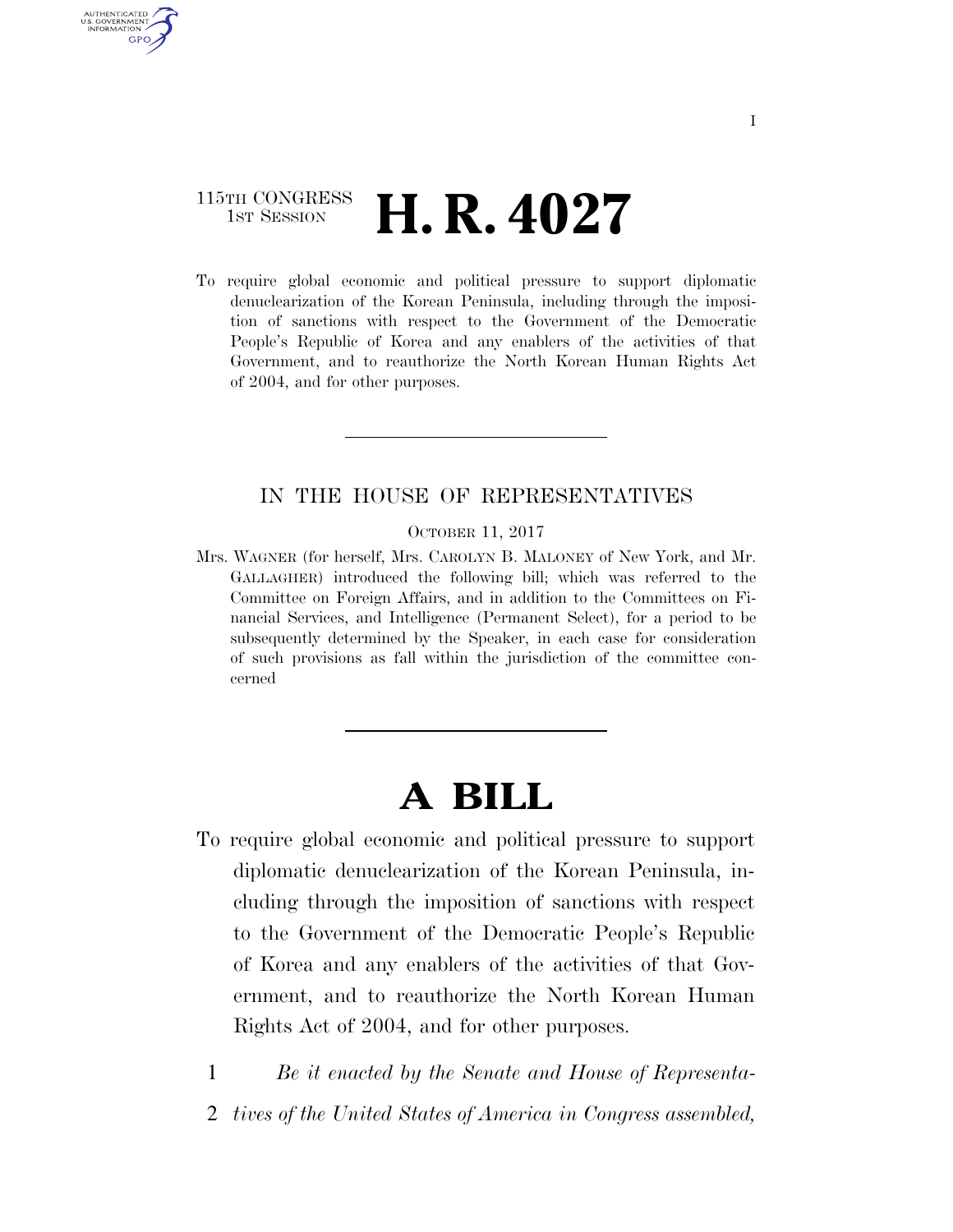### 1 **SECTION 1. SHORT TITLE; TABLE OF CONTENTS.**

- 2 (a) SHORT TITLE.—This Act may be cited as the
- 3 ''Leverage to Enhance Effective Diplomacy Act of 2017''
- 4 or the "LEED Act".
- 5 (b) TABLE OF CONTENTS.—The table of contents for
- 6 this Act is as follows:
	- Sec. 1. Short title; table of contents.

#### TITLE I—SANCTIONS WITH RESPECT TO THE DEMOCRATIC PEOPLE'S REPUBLIC OF KOREA AND ITS ENABLERS

- Sec. 101. Findings.
- Sec. 102. Sanctions with respect to the Government of the Democratic People's Republic of Korea and its enablers.
- Sec. 103. Strategy to end use of North Korean laborers by other countries.

### TITLE II—REAUTHORIZATION OF NORTH KOREAN HUMAN RIGHTS ACT OF 2004

- Sec. 201. Short title.
- Sec. 202. Reauthorization of the North Korean Human Rights Act of 2004.

### TITLE III—REVIEW OF POLICY TOWARD THE DEMOCRATIC PEOPLE'S REPUBLIC OF KOREA

- Sec. 301. Addressing the nuclear and ballistic missile threat posed by the Democratic People's Republic of Korea.
- Sec. 302. Briefings on United States engagement with the Democratic People's Republic of Korea.
- Sec. 303. Report on United States citizens detained by the Democratic People's Republic of Korea.
- Sec. 304. Report and strategy relating to use of rocket fuels for ballistic missiles by the Democratic People's Republic of Korea.
- Sec. 305. Appropriate congressional committees defined.

#### TITLE IV—STRATEGY TO DIPLOMATICALLY AND ECONOMICALLY ISOLATE THE DEMOCRATIC PEOPLE'S REPUBLIC OF KOREA

- Sec. 401. Report on effecting a strategy to diplomatically and economically isolate the Democratic People's Republic of Korea.
- Sec. 402. Authorization to alter United States relations with countries enabling the Democratic People's Republic of Korea.
- Sec. 403. Authorization to terminate or reduce United States foreign assistance to countries enabling the Democratic People's Republic of Korea.
- Sec. 404. Appropriate congressional committees defined.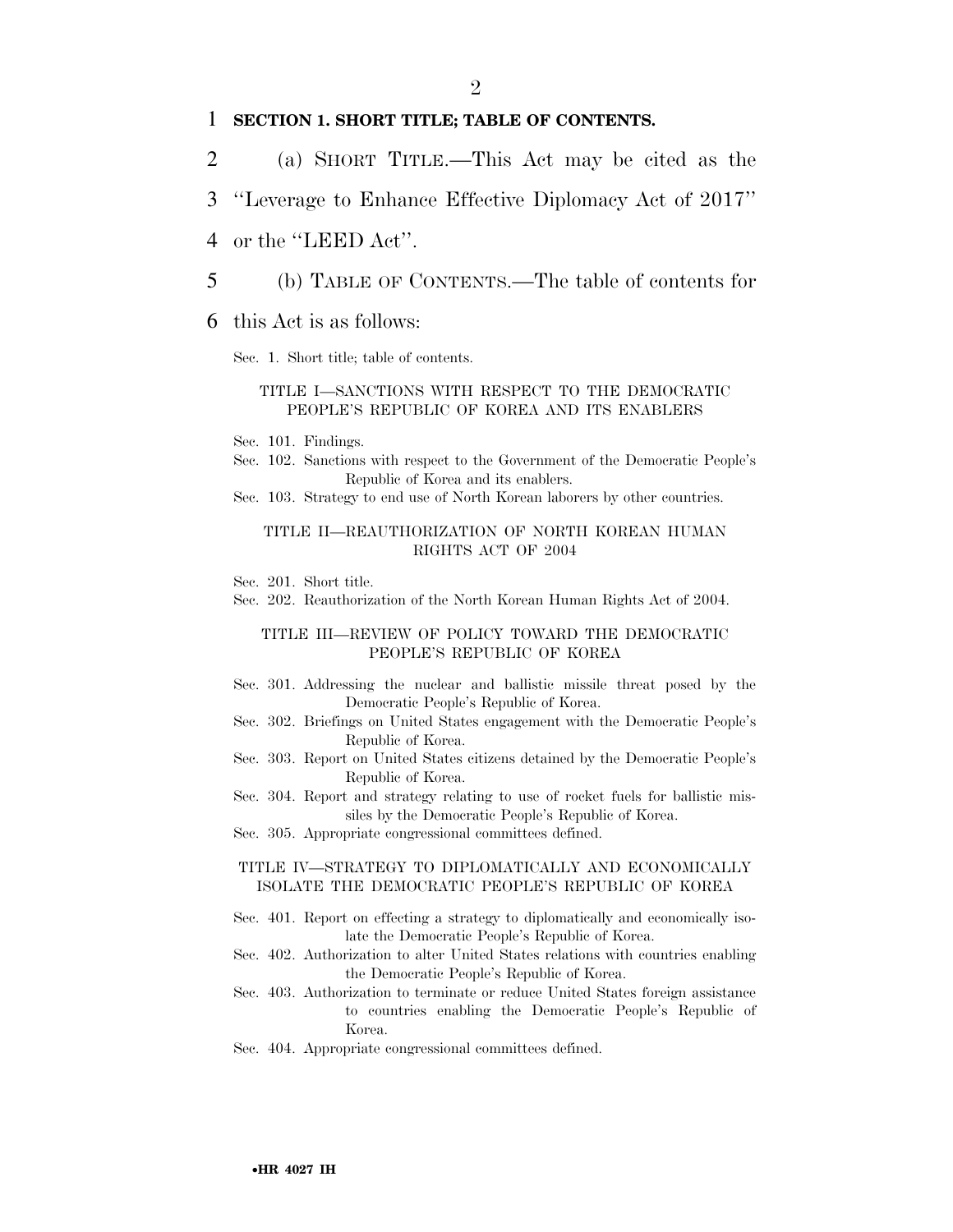# **PEOPLE'S REPUBLIC OF KOREA AND ITS ENABLERS**

### **SEC. 101. FINDINGS.**

Congress makes the following findings:

 (1) The Government of the Democratic People's Republic of Korea has flagrantly defied the inter- national community by illicitly developing its nuclear and ballistic missile programs, in violation of United Nations Security Council Resolutions 1718 (2006), 1874 (2009), 2087 (2013), 2094 (2013), 2270 (2016), 2321 (2016), 2371 (2017), and 2375 (2017).

 (2) The Government of the Democratic People's Republic of Korea engages in gross human rights abuses against its own people and citizens of other countries, including the United States, the Republic of Korea, and Japan.

 (3) The United States is committed to pursuing a peaceful denuclearization of the Democratic Peo- ple's Republic of Korea through a policy of max- imum pressure and engagement, in close concert with its partners.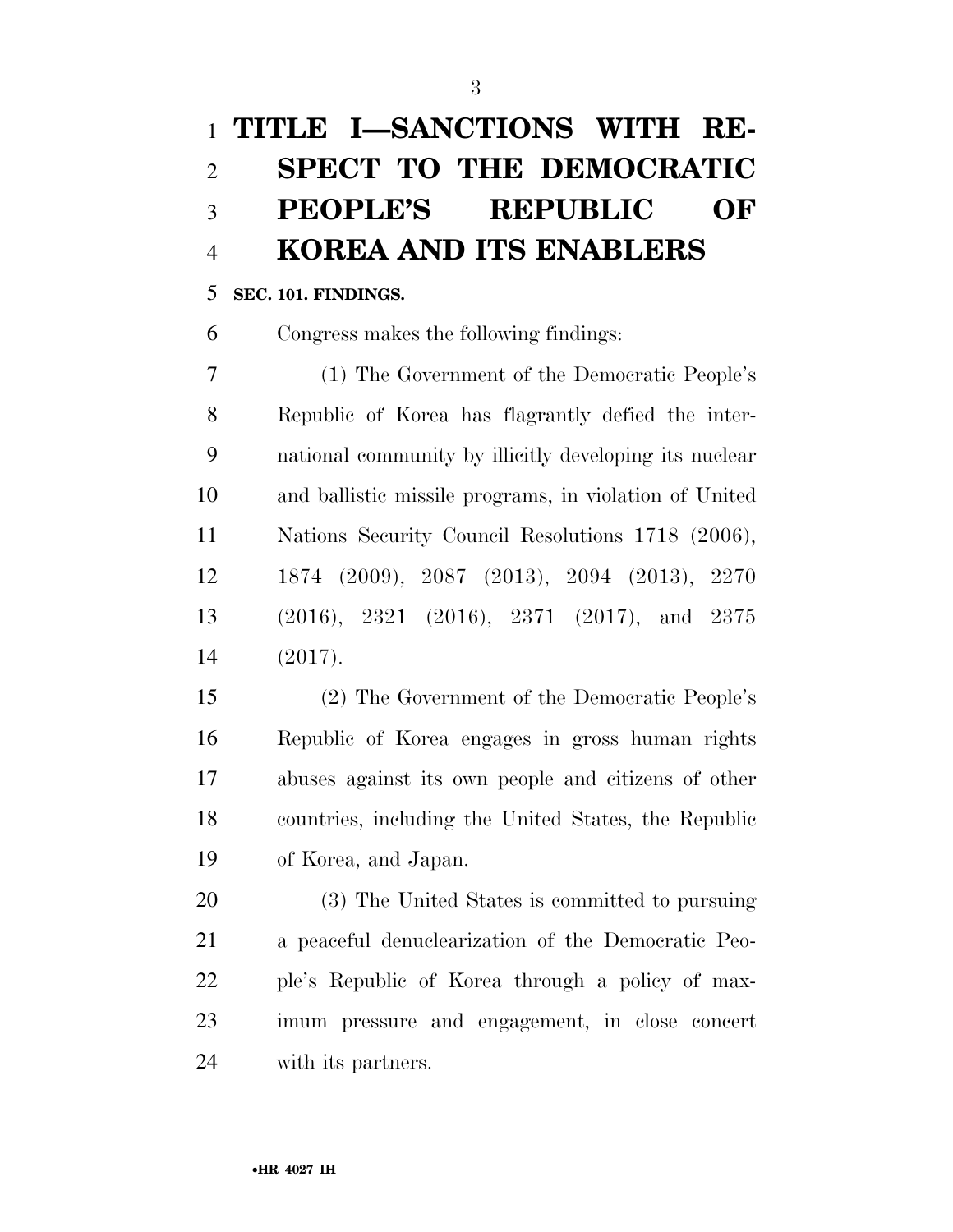## **SEC. 102. SANCTIONS WITH RESPECT TO THE GOVERN- MENT OF THE DEMOCRATIC PEOPLE'S RE-PUBLIC OF KOREA AND ITS ENABLERS.**

 (a) BLOCKING OF PROPERTY.—On and after the date that is 180 days after the date of the enactment of this Act, the President shall block and prohibit all transactions in all property and interests in property of a person de- scribed in subsection (d) if such property and interests in property are in the United States, come within the United States, or are or come within the possession or control of a United States person.

 (b) FACILITATION OF CERTAIN TRANSACTIONS.— The President shall prohibit the opening, and prohibit or impose strict conditions on the maintaining, in the United States of a correspondent account or a payable-through account by a foreign financial institution that the Presi- dent determines has knowingly, on or after the date that is 180 days after the date of the enactment of this Act, conducted or facilitated a significant transaction with re- spect to the importation, exportation, sale, or transfer of goods, services, or technology to or from the Democratic People's Republic of Korea on behalf of a person described in subsection (d).

•**HR 4027 IH** (c) IMPORTATION, EXPORTATION, SALE, OR TRANS- FER OF GOODS AND SERVICES.—The President shall im-pose sanctions pursuant to the International Emergency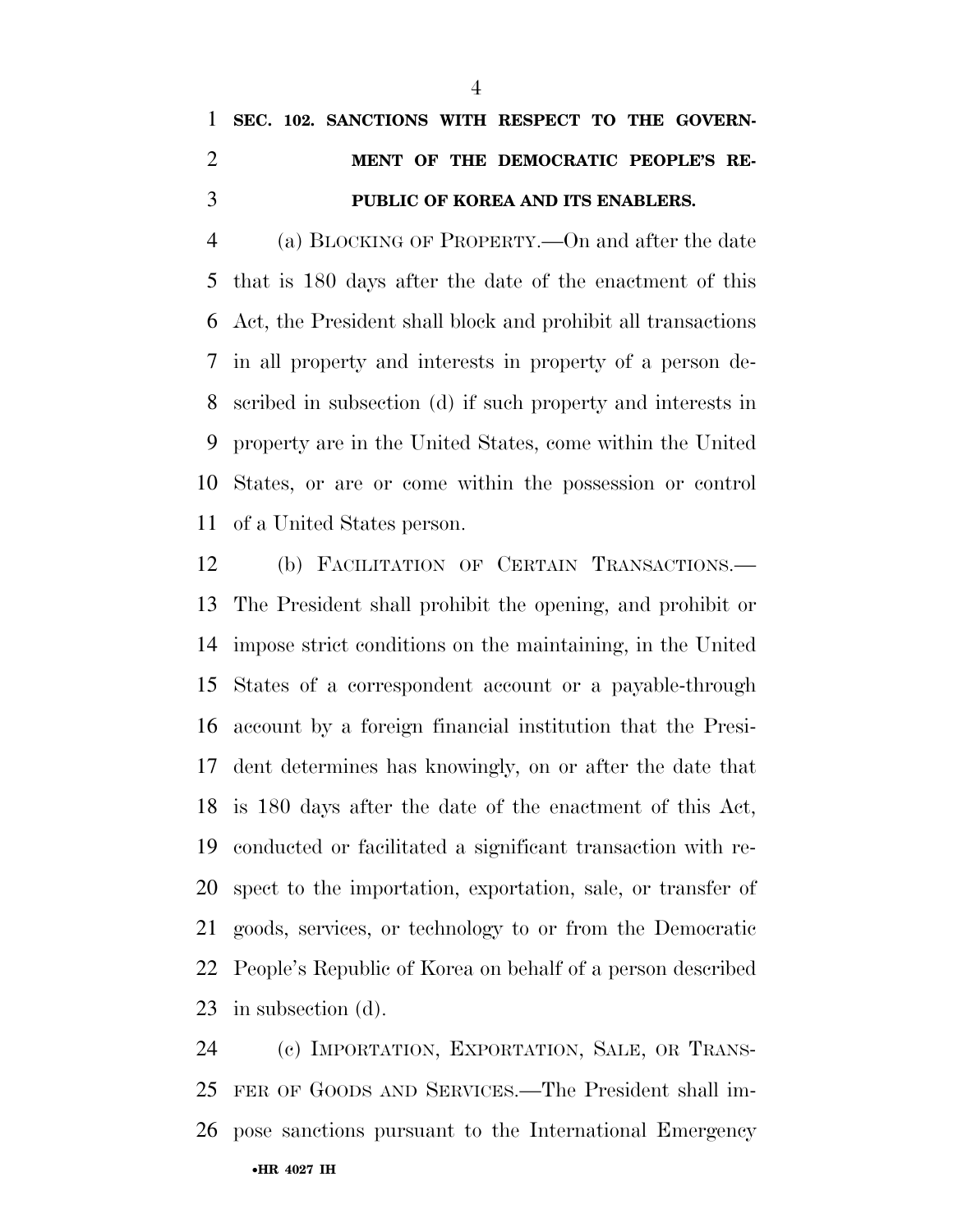| $\mathbf{1}$ | Economic Powers Act (50 U.S.C. 1701 et seq.) with re-       |
|--------------|-------------------------------------------------------------|
| 2            | spect to a person if the President determines that the per- |
| 3            | son knowingly, on or after the date that is 180 days after  |
| 4            | the date of the enactment of this Act, imports, exports,    |
| 5            | purchases, or transfers goods, services, or technology to   |
| 6            | or from a person described in subsection (d).               |
| 7            | (d) PERSONS DESCRIBED.—A person described in                |
| 8            | this subsection is any of the following:                    |
| 9            | (1) The Government of the Democratic People's               |
| 10           | Republic of Korea or any political subdivision, agen-       |
| 11           | cy, or instrumentality of that Government.                  |
| 12           | (2) Any person owned or controlled, directly or             |
| 13           | indirectly, by that Government.                             |
| 14           | (3) Any person acting or purporting to act, di-             |
| 15           | rectly or indirectly, for or on behalf of that Govern-      |
| 16           | ment.                                                       |
| 17           | (4) The following entities:                                 |
| 18           | (A) Dandong Zhicheng Metallic Material                      |
| 19           | Co. Ltd.                                                    |
| 20           | (B) Dandong Kehua Economic and Trade                        |
| 21           | Co.                                                         |
| 22           | (C) Dandong Xinyang Chemical Rubber                         |
| 23           | Co.                                                         |
| 24           | (D) Dandong Zhongze Trade Co. Ltd.                          |
| 25           | (E) Dandong Tianfu Trade Co. Ltd.                           |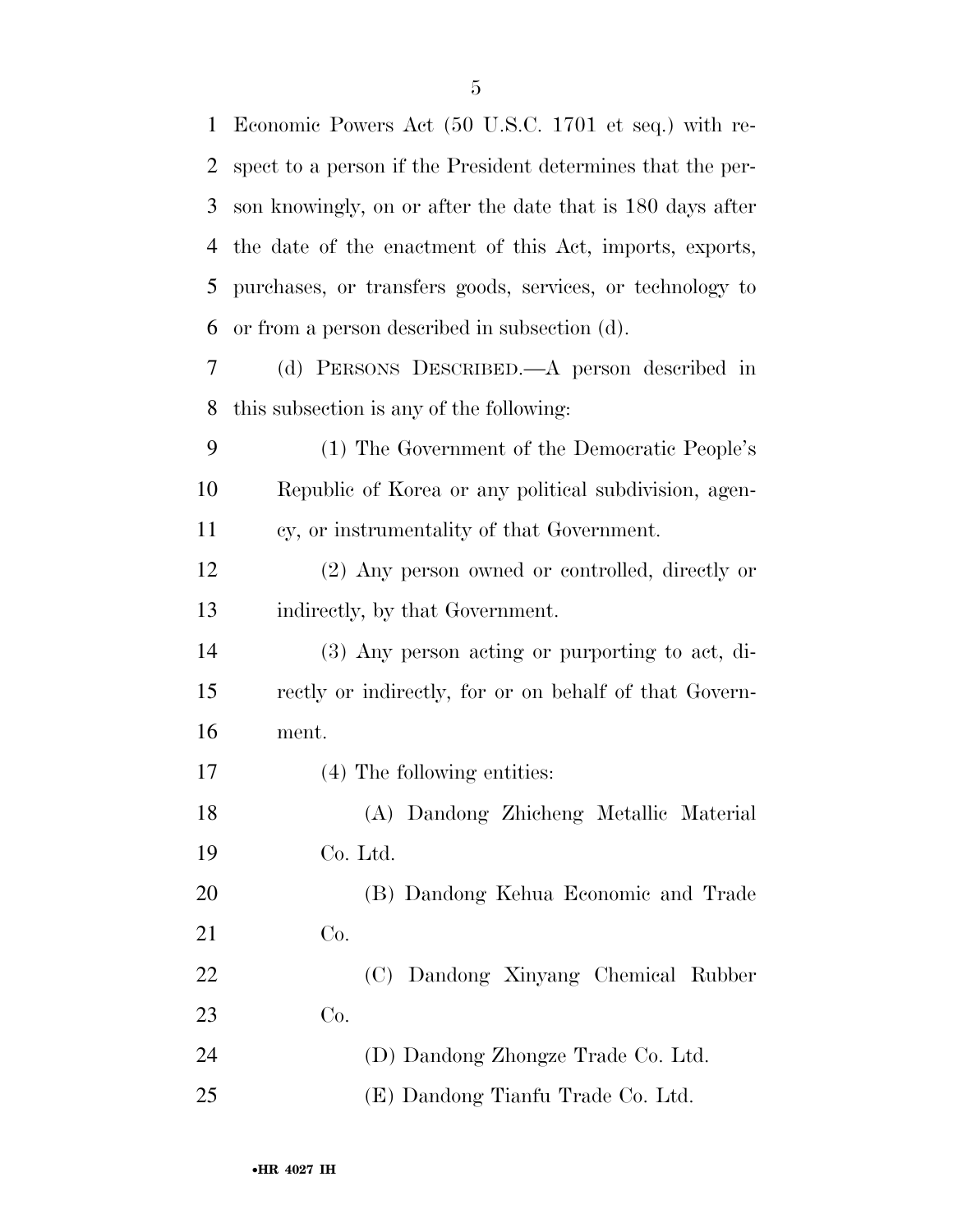| $\mathbf{1}$   | (F) Hunchun Xinshidai Industry and                      |
|----------------|---------------------------------------------------------|
| $\mathfrak{2}$ | Trade Co. Ltd.                                          |
| 3              | (G) Dandong Qiancang Trading Co. Ltd.                   |
| $\overline{4}$ | (H) Dalian West Pacific Petrochemical.                  |
| 5              | (I) Dandong Hao Du Trading Co. Ltd.                     |
| 6              | (J) Dandong Dongyuan Industrial Devel-                  |
| 7              | opment Co. Ltd.                                         |
| 8              | (5) Any person affiliated with an entity de-            |
| 9              | scribed in paragraph $(4)$ .                            |
| 10             | (6) Any person affiliated with an entity identi-        |
| 11             | fied by the Secretary of the Treasury as a signifi-     |
| 12             | cant importer or exporter of goods, services, or tech-  |
| 13             | nology to or from the Democratic People's Republic      |
| 14             | of Korea.                                               |
| 15             | (7) Any person who knowingly unloads, loads,            |
| 16             | services, fuels, maintains, provides insurance or rein- |
| 17             | surance for, or otherwise engages in a significant      |
| 18             | transaction with a vessel owned, operated, or con-      |
| 19             | trolled by the Government of the Democratic Peo-        |
| 20             | ple's Republic of Korea or any political subdivision,   |
| 21             | agency, or instrumentality of that Government.          |
| 22             | (8) Any person who knowingly engages in a sig-          |
| 23             | nificant transaction with a person owned, operated,     |
| 24             | or controlled by the Government of the Democratic       |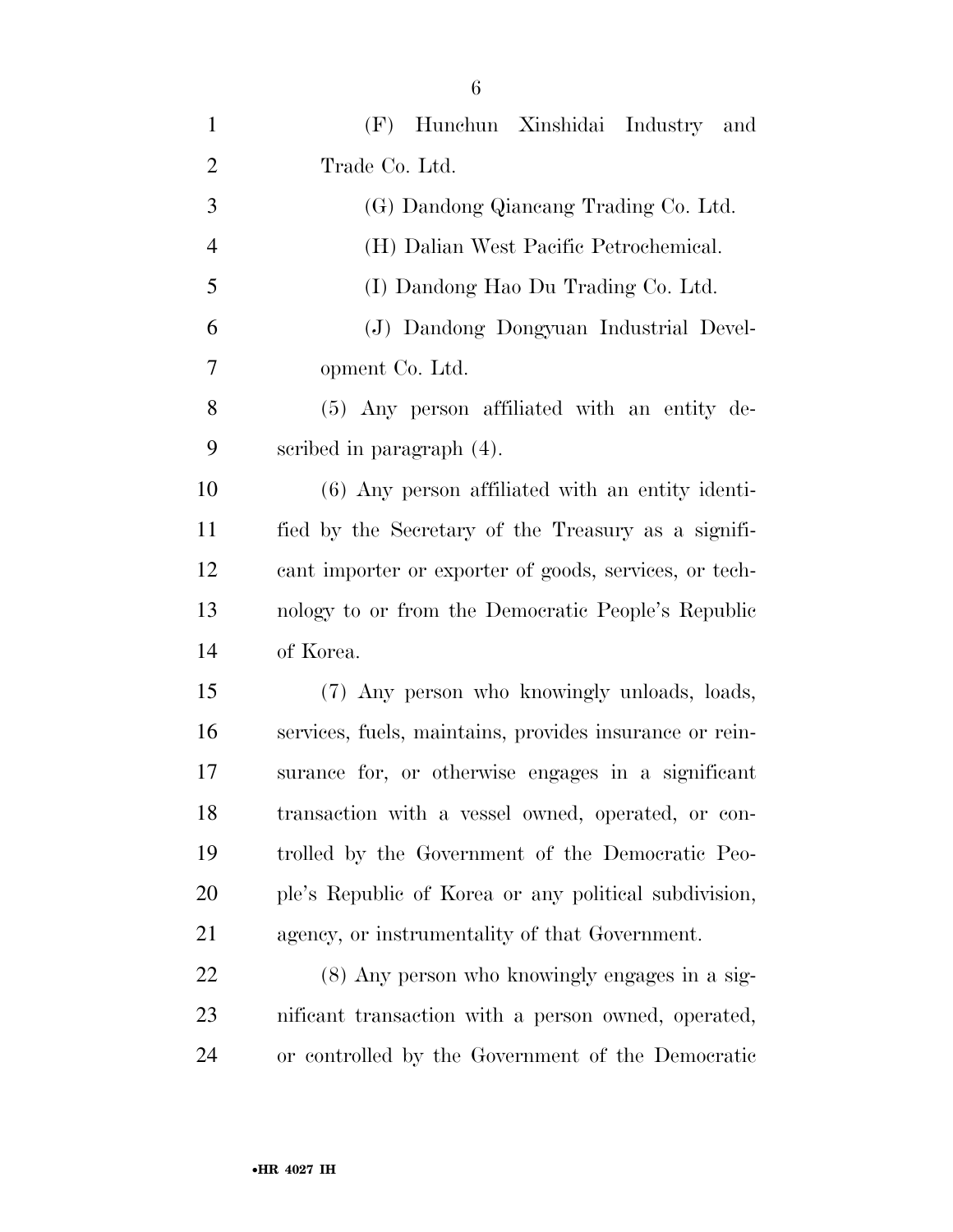| $\mathbf{1}$   | People's Republic of Korea or any political subdivi- |
|----------------|------------------------------------------------------|
| $\overline{2}$ | sion, agency, or instrumentality of that Government. |
| 3              | (e) EXEMPTIONS.—The following activities are ex-     |
| $\overline{4}$ | empt from sanctions under this section:              |
| 5              | (1) Activities subject to the reporting require-     |
| 6              | ments under title V of the National Security Act of  |
| 7              | 1947 (50 U.S.C. 3091 et seq.).                       |
| 8              | (2) Authorized intelligence activities of the        |
| 9              | United States.                                       |
| 10             | (3) Activities necessary to comply with United       |
| 11             | States obligations under the Agreement between the   |
| 12             | United Nations and the United States of America      |
| 13             | regarding the Headquarters of the United Nations,    |
| 14             | signed at Lake Success June 26, 1947, and entered    |
| 15             | into force November 21, 1947, the Convention on      |
| 16             | Consular Relations, done at Vienna April 24, 1963,   |
| 17             | and entered into force March 19, 1967, or any other  |
| 18             | international agreement.                             |
| 19             | (4) Activities incidental to the POW/MIA ac-         |
| 20             | counting mission in the Democratic People's Repub-   |
| 21             | lic of Korea, including activities by the Defense    |
| 22             | POW/MIA Accounting Agency and other govern-          |
| 23             | mental or nongovernmental organizations tasked       |
| 24             | with identifying or recovering the remains of mem-   |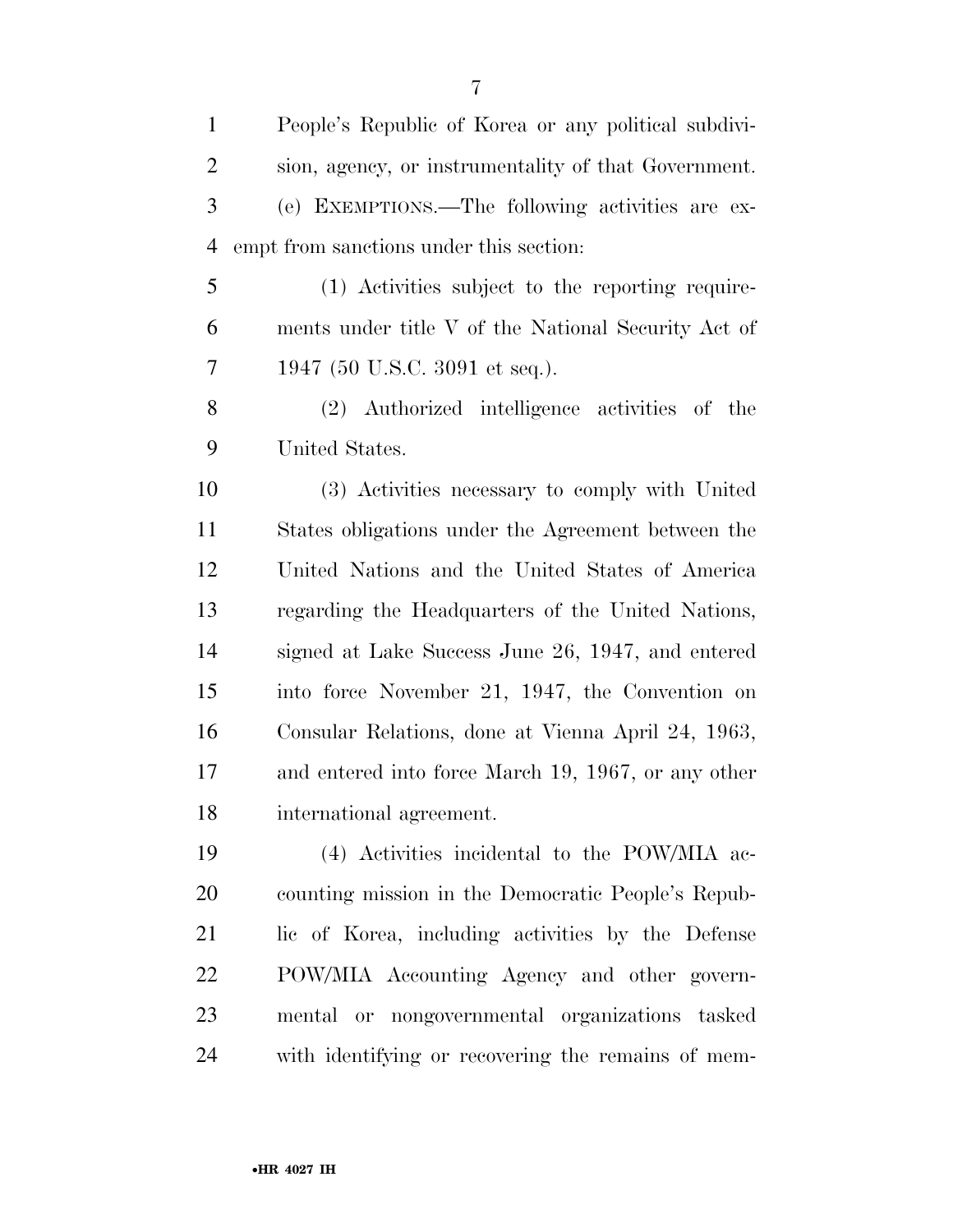| $\mathbf{1}$   | bers of the United States Armed Forces in the        |
|----------------|------------------------------------------------------|
| $\overline{2}$ | Democratic People's Republic of Korea.               |
| 3              | (f) WAIVERS.—                                        |
| $\overline{4}$ | (1) IN GENERAL.—The President may waive              |
| 5              | the application of sanctions under this section with |
| 6              | respect to a person if the President—                |
| 7              | $(A)(i)$ determines that the person is no            |
| 8              | longer engaged in sanctionable activities; or        |
| 9              | (ii) determines that the waiver is in the na-        |
| 10             | tional security interest of the United States;       |
| 11             | and                                                  |
| 12             | (B) submits to the appropriate congres-              |
| 13             | sional committees a report on the determination      |
| 14             | and the reasons for the determination.               |
| 15             | (2) HUMANITARIAN WAIVER.—                            |
| 16             | (A) IN GENERAL.—The President may                    |
| 17             | waive, for renewable periods of not less than 30     |
| 18             | days and not more than one year, the applica-        |
| 19             | tion of sanctions under this section if the Presi-   |
| 20             | dent submits to the appropriate congressional        |
| 21             | committees a written determination that the          |
| 22             | waiver is necessary for humanitarian assistance      |
| 23             | or to carry out the humanitarian purposes set        |
| 24             | forth in section 4 of the North Korean Human         |
| 25             | Rights Act of 2004 (22 U.S.C. 7802).                 |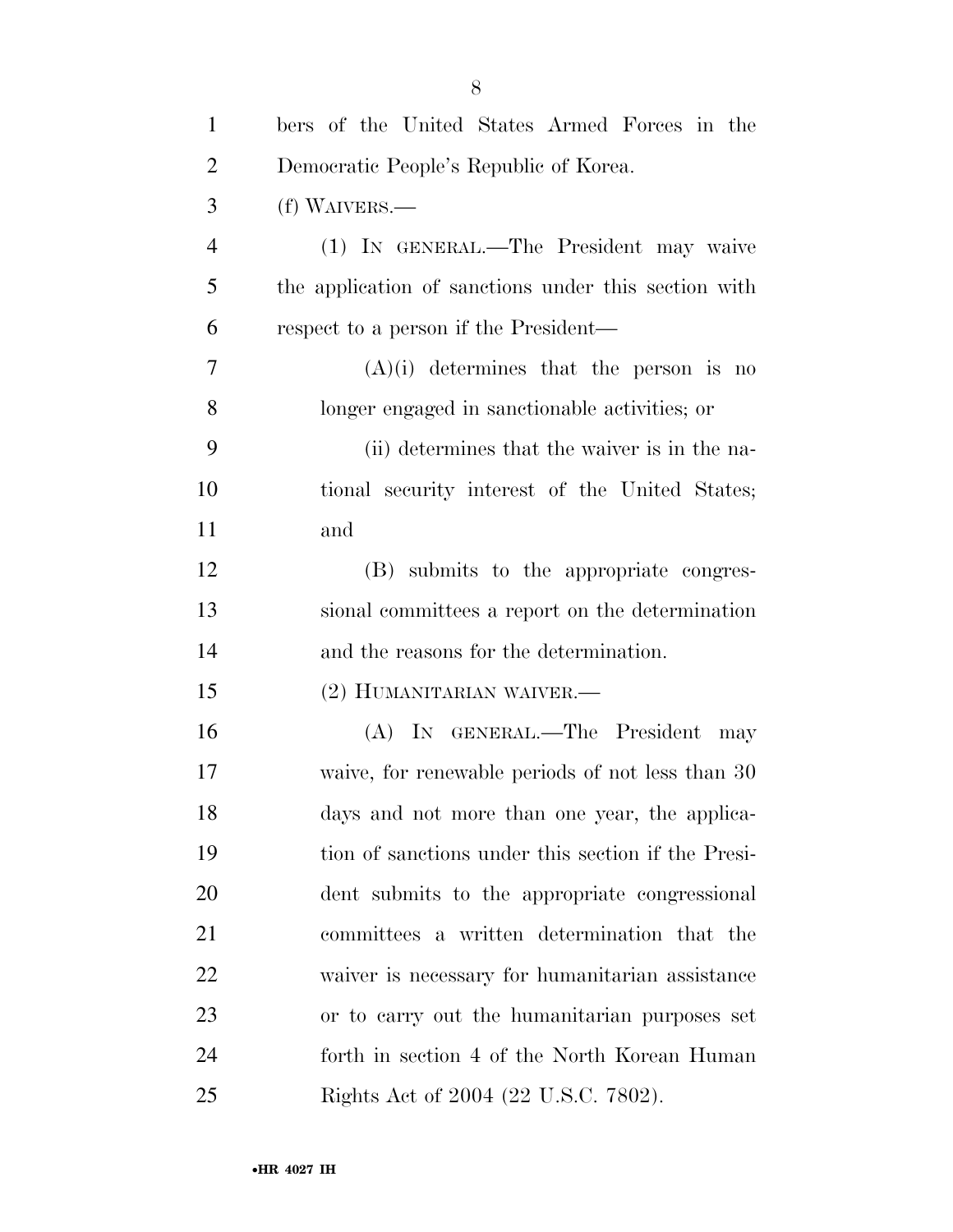| $\mathbf{1}$   | (B) CONTENT OF WRITTEN DETERMINA-                  |
|----------------|----------------------------------------------------|
| $\overline{2}$ | TION.—A written determination<br>submitted         |
| 3              | under subparagraph $(A)$ with respect to a waiv-   |
| $\overline{4}$ | er shall include a description of all notification |
| 5              | and accountability controls that have been em-     |
| 6              | ployed in order to ensure that the activities cov- |
| 7              | ered by the waiver are humanitarian assistance     |
| 8              | or are carried out for the purposes set forth in   |
| 9              | section 4 of the North Korean Human Rights         |
| 10             | Act of $2004$ (22 U.S.C. 7802) and do not entail   |
| 11             | any activities in the Democratic People's Re-      |
| 12             | public of Korea or dealings with the Govern-       |
| 13             | ment of the Democratic People's Republic of        |
| 14             | Korea not reasonably related to humanitarian       |
| 15             | assistance or those purposes.                      |
| 16             | (C) CLARIFICATION OF PERMITTED AC-                 |
| 17             | TIVITIES.—An internationally recognized hu-        |
| 18             | manitarian organization shall not be subject to    |
| 19             | sanctions under this section for—                  |
| 20             | (i) engaging in a financial transaction            |
| 21             | relating to humanitarian assistance or for         |
| 22             | humanitarian purposes pursuant to a waiv-          |
| 23             | er issued under subparagraph $(A)$ ;               |
| $2\pi$         | (ii) transporting goods or sorriggs that           |

 (ii) transporting goods or services that are necessary to carry out operations relat-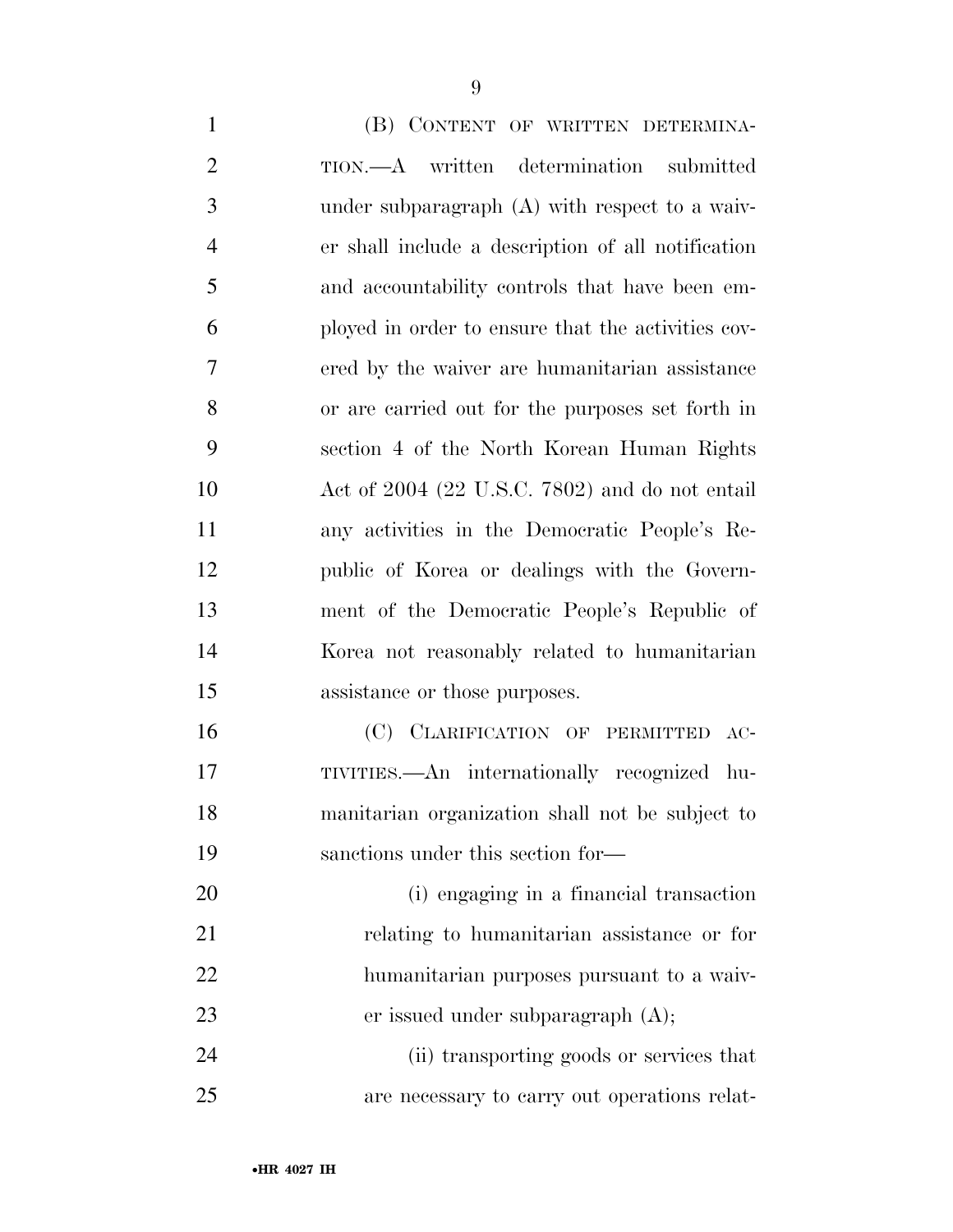| ing to humanitarian assistance or humani-  |
|--------------------------------------------|
| tarian purposes pursuant to such a waiver; |
| ∩r                                         |

|    | (iii) having merely incidental contact,     |
|----|---------------------------------------------|
| -5 | in the course of providing humanitarian     |
| 6  | assistance or aid for humanitarian pur-     |
| 7  | poses pursuant to such a waiver, with indi- |
| 8  | viduals who are under the control of a for- |
| 9  | eign person subject to sanctions under this |
| 10 | section.                                    |

 (g) RULE OF CONSTRUCTION.—A person described in subsection (d) is subject to sanctions under this section without regard to whether the name of the person is pub- lished in the Federal Register or incorporated into the list of specially designated nationals and blocked persons maintained by the Office of Foreign Assets Control of the Department of the Treasury.

(h) REPORTS.—

 (1) IN GENERAL.—Not later than 210 days after the date of the enactment of this Act, and every 90 days thereafter, the President shall submit to the appropriate congressional committees a list of persons (including foreign financial institutions) with respect to which sanctions are imposed—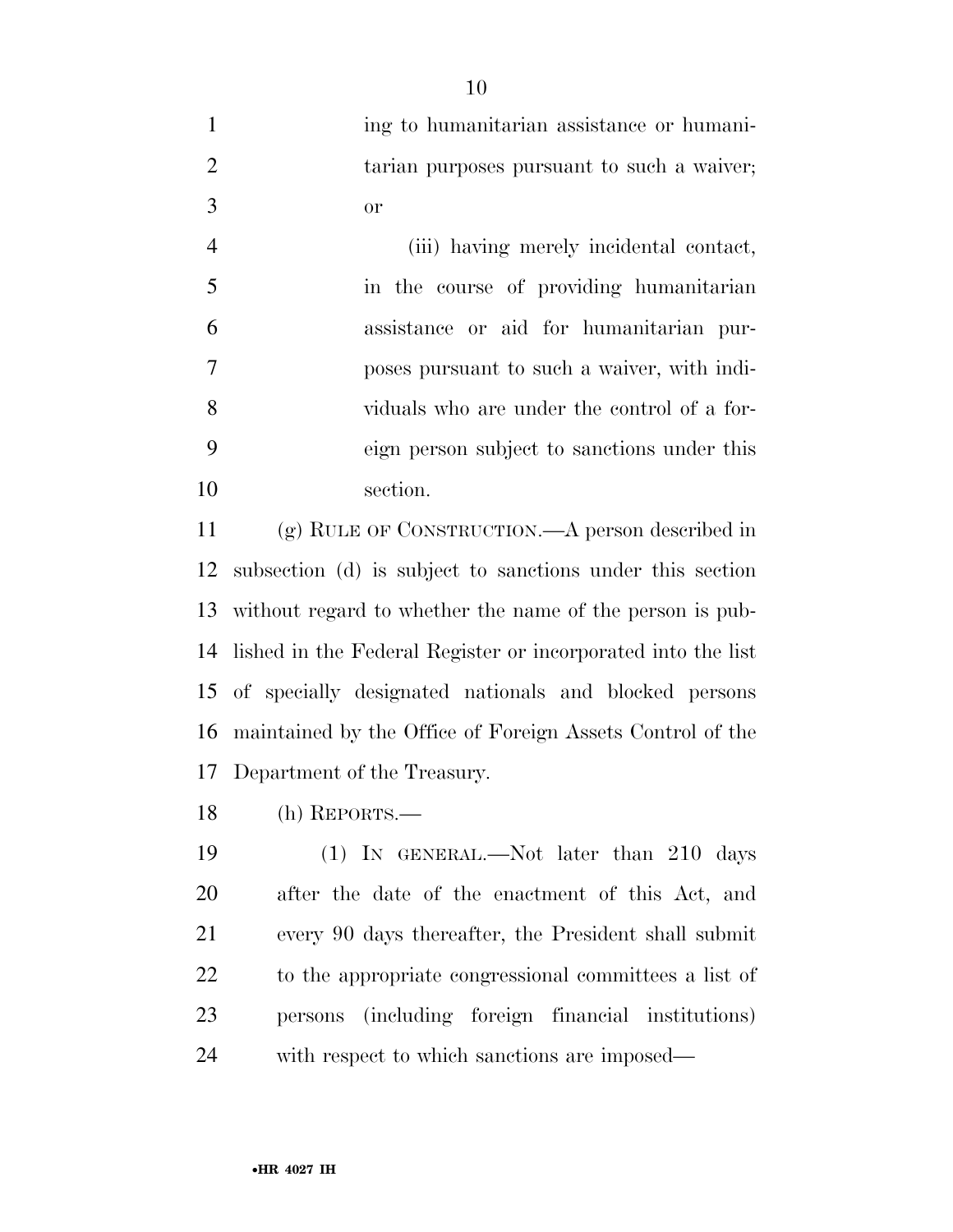| $\mathbf{1}$   | $(A)$ in the case of the first list, before the |
|----------------|-------------------------------------------------|
| $\overline{2}$ | submission of the list; and                     |
| 3              | (B) in the case of any subsequent list, dur-    |
| $\overline{4}$ | ing the 90 days preceding the submission of the |
| 5              | list.                                           |
| 6              | (2) FORM OF REPORT; PUBLIC AVAILABILITY.-       |
| $\overline{7}$ | (A) FORM.—The list required by para-            |
| 8              | graph (1) shall be submitted in unclassified    |
| 9              | form but may contain a classified annex.        |
| 10             | (B) PUBLIC AVAILABILITY.—The unclassi-          |
| 11             | fied portion of the list required by paragraph  |
| 12             | (1) shall be made available to the public and   |
| 13             | posted on the websites of the Department of the |
| 14             | Treasury and the Department of State.           |
| 15             | (i) DEFINITIONS.—In this section:               |
| 16             | (1) APPROPRIATE CONGRESSIONAL COMMIT-           |
| 17             | TEES.—The term "appropriate congressional com-  |
| 18             | mittees" means-                                 |
| 19             | (A) the Committee on Foreign Relations          |
| 20             | and the Committee on Banking, Housing, and      |
| 21             | Urban Affairs of the Senate; and                |
| 22             | (B) the Committee on Foreign Affairs and        |
| 23             | the Committee on Financial Services of the      |
| 24             | House of Representatives.                       |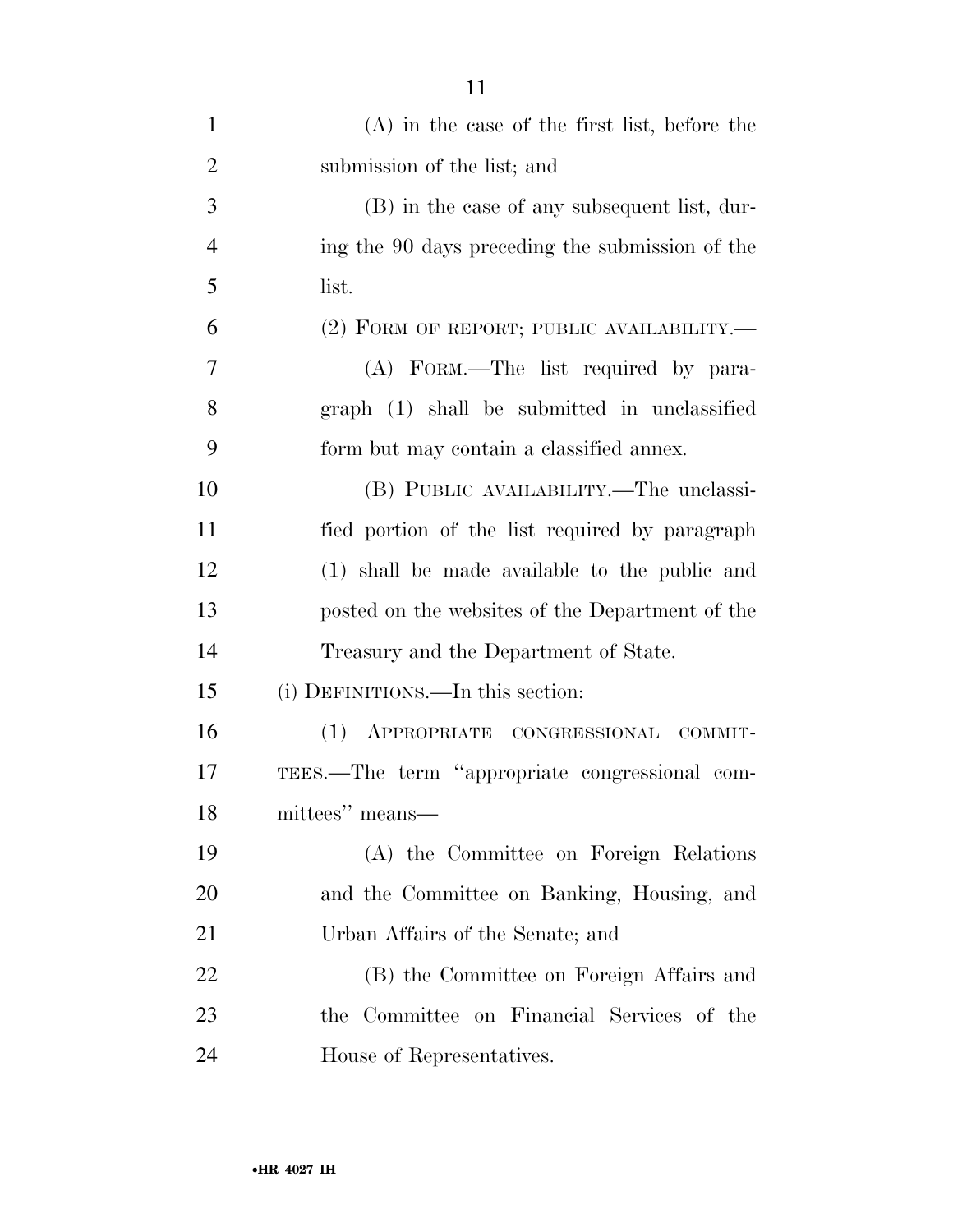| $\mathbf{1}$   | (2)<br>CORRESPONDENT ACCOUNT; PAYABLE-               |
|----------------|------------------------------------------------------|
| $\overline{2}$ | THROUGH ACCOUNT.—The terms "correspondent ac-        |
| 3              | count" and "payable-through account" have the        |
| $\overline{4}$ | meanings given those terms in section 5318A of title |
| 5              | 31, United States Code.                              |
| 6              | (3) FOREIGN FINANCIAL INSTITUTION.—The               |
| 7              | term "foreign financial institution" has the meaning |
| 8              | given that term in section 561.308 of title 31, Code |
| 9              | of Federal Regulations (or any corresponding similar |
| 10             | regulation or ruling).                               |
| 11             | (4) HUMANITARIAN ASSISTANCE.—The term                |
| 12             | "humanitarian assistance" means assistance to meet   |
| 13             | humanitarian needs, including needs for food, medi-  |
| 14             | cine, medical supplies, clothing, and shelter.       |
| 15             | (5) KNOWINGLY.—The term "knowingly", with            |
| 16             | respect to conduct, a circumstance, or a result,     |
| 17             | means that a person has actual knowledge, or should  |
| 18             | have known, of the conduct, the circumstance, or the |
| 19             | result.                                              |
| 20             | $(6)$ PERSON.—The term "person" means an in-         |
| 21             | dividual or entity.                                  |
| 22             | UNITED STATES PERSON.—The<br>(7)<br>term             |
| 23             | "United States person" means—                        |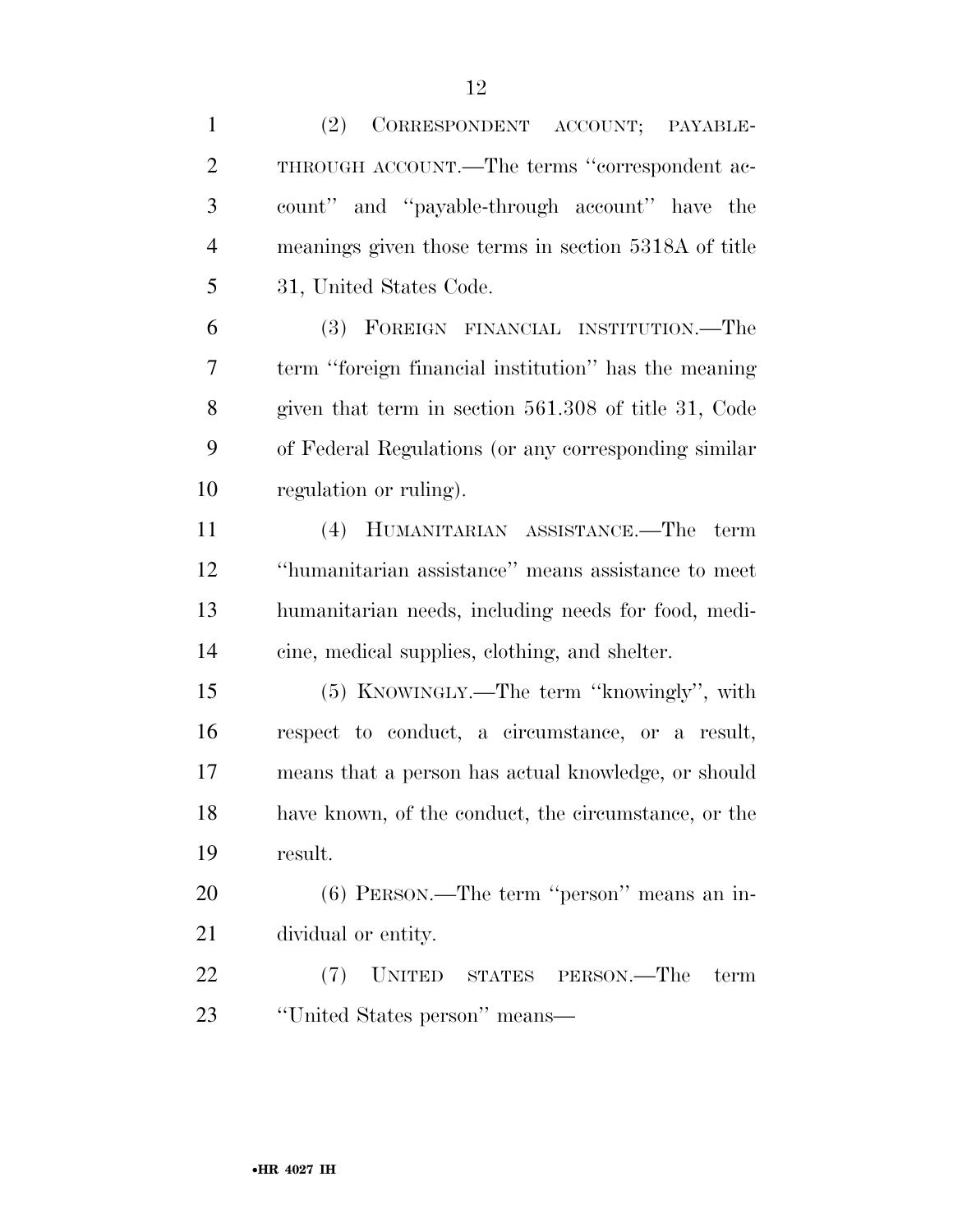|    | (A) a United States citizen or an alien law-  |
|----|-----------------------------------------------|
| 2  | fully admitted for permanent residence to the |
| -3 | United States; and                            |

 (B) an entity organized under the laws of the United States or any jurisdiction within the United States, including a foreign branch of such an entity.

## **SEC. 103. STRATEGY TO END USE OF NORTH KOREAN LA-BORERS BY OTHER COUNTRIES.**

 (a) IN GENERAL.—Not later than 30 days after the date of the enactment of this Act, the Secretary of State shall submit to the Committee on Foreign Relations of the Senate and the Committee on Foreign Affairs of the House of Representatives a strategy for leveraging the sanctions imposed pursuant to section 302B of the North Korea Sanctions and Policy Enhancement Act (22 U.S.C. 9241b) to persuade countries that import North Korean 18 laborers in a manner described in section  $302(b)(1)(L)$  of 19 that Act  $(22 \text{ U.S.C. } 9241(b)(1)(L))$  to end that practice. (b) FORM OF REPORT.—The strategy required by subsection (a) shall be submitted in unclassified form but

may include a classified annex.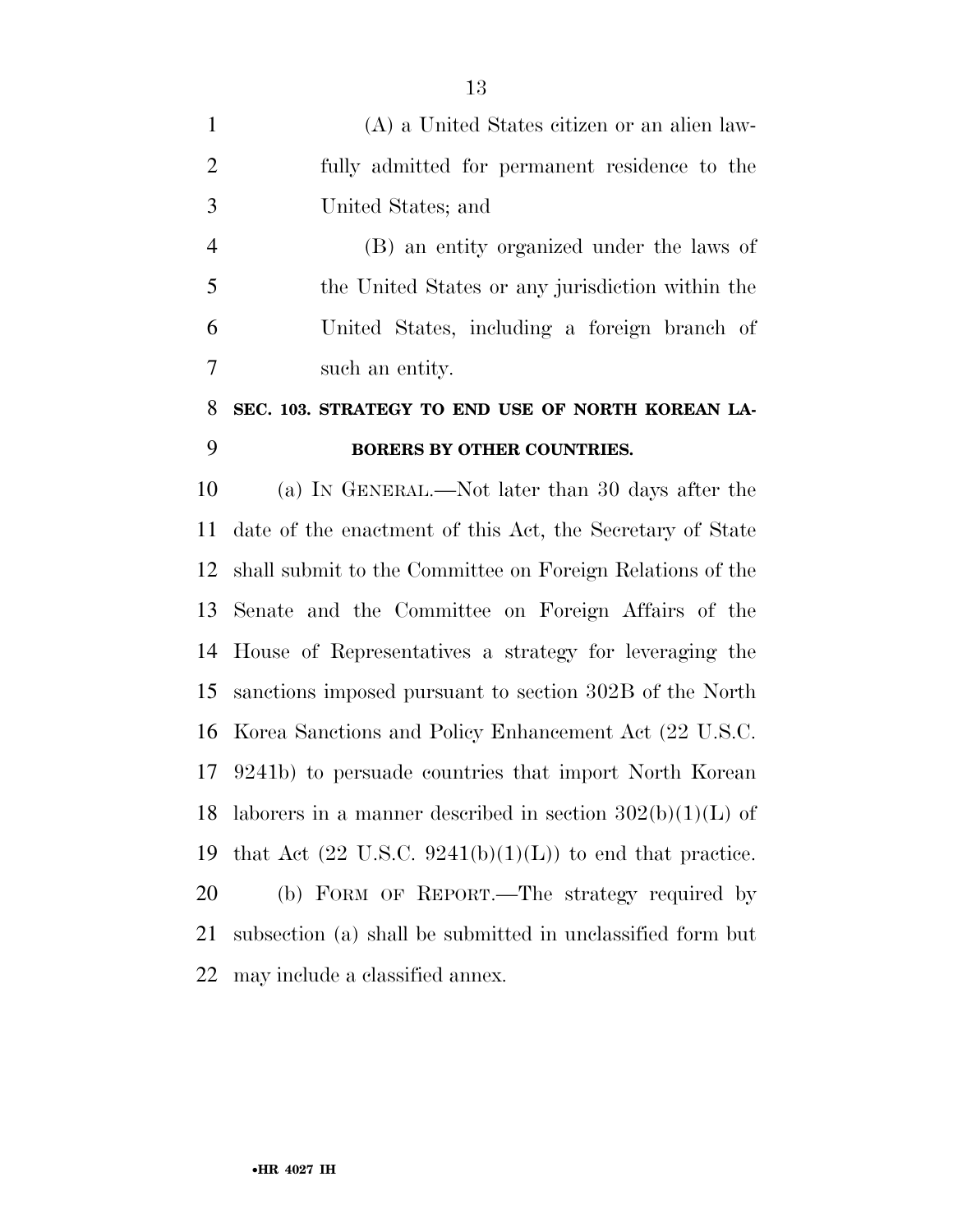## **TITLE II—REAUTHORIZATION OF NORTH KOREAN HUMAN RIGHTS ACT OF 2004**

### **SEC. 201. SHORT TITLE.**

 This title may be cited as the ''North Korean Human Rights Reauthorization Act of 2017''.

## **SEC. 202. REAUTHORIZATION OF THE NORTH KOREAN HUMAN RIGHTS ACT OF 2004.**

 (a) HUMAN RIGHTS AND DEMOCRACY PROGRAMS.— Section 102(b)(1) of the North Korean Human Rights Act of 2004 (22 U.S.C. 7812(b)(1)) is amended by striking ''2017'' and inserting ''2022''.

 (b) PROMOTING FREEDOM OF INFORMATION.—Sec- tion 104 of the North Korean Human Rights Act of 2004 (22 U.S.C. 7814) is amended by striking ''2017'' each place it appears and inserting ''2022''.

 (c) REPORT BY SPECIAL ENVOY ON NORTH KOREAN HUMAN RIGHTS.—Section 107(d) of the North Korean Human Rights Act of 2004 (22 U.S.C. 7817(d)) is amend-ed by striking ''2017'' and inserting ''2022''.

21 (d) REPORT ON HUMANITARIAN ASSISTANCE.—Sec- tion 201(a) of the North Korean Human Rights Act of 2004 (22 U.S.C. 7831(a)) is amended, in the matter pre- ceding paragraph (1), by striking ''2017'' and inserting ''2022''.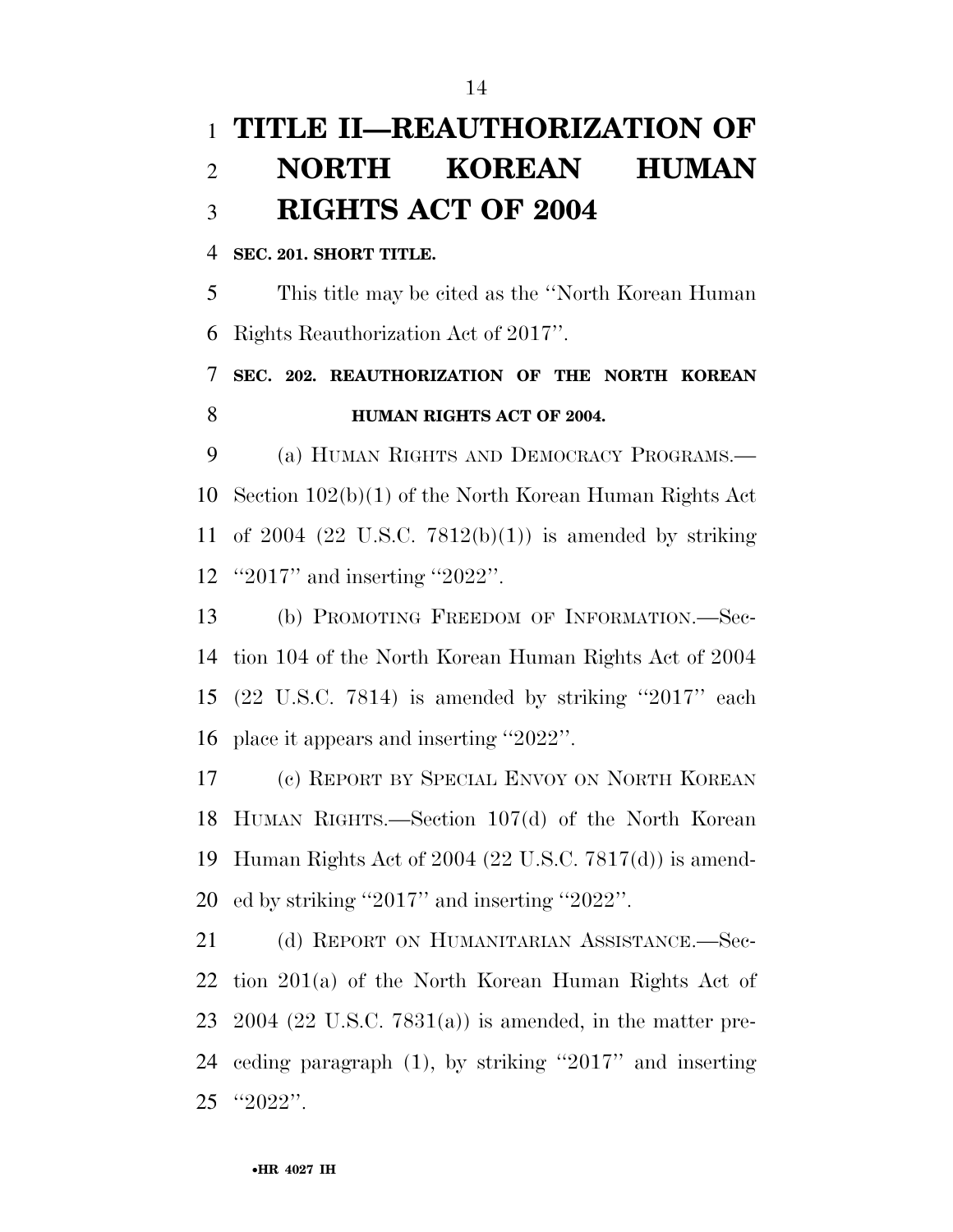(e) ASSISTANCE PROVIDED OUTSIDE OF NORTH KOREA.—Section 203(c)(1) of the North Korean Human Rights Act of 2004 (22 U.S.C. 7833(c)(1)) is amended by striking ''2017'' and inserting ''2022''.

 (f) ANNUAL REPORTING.—Section 305(a) of the North Korean Human Rights Act of 2004 (22 U.S.C. 7845(a)) is amended, in the matter preceding paragraph (1), by striking ''2017'' and inserting ''2022''.

## **TITLE III—REVIEW OF POLICY TOWARD THE DEMOCRATIC PEOPLE'S REPUBLIC OF KOREA**

 **SEC. 301. ADDRESSING THE NUCLEAR AND BALLISTIC MIS- SILE THREAT POSED BY THE DEMOCRATIC PEOPLE'S REPUBLIC OF KOREA.** 

 (a) IN GENERAL.—Not later than 60 days after the date of the enactment of this Act, and every 90 days there- after, the President shall submit to the appropriate con- gressional committees a report on the efforts of the Presi- dent to achieve peaceful denuclearization of the Korean Peninsula and to eliminate the threat posed by the ballistic missile program of the Democratic People's Republic of Korea.

 (b) ELEMENTS.—Each report required by subsection (a) shall include the following: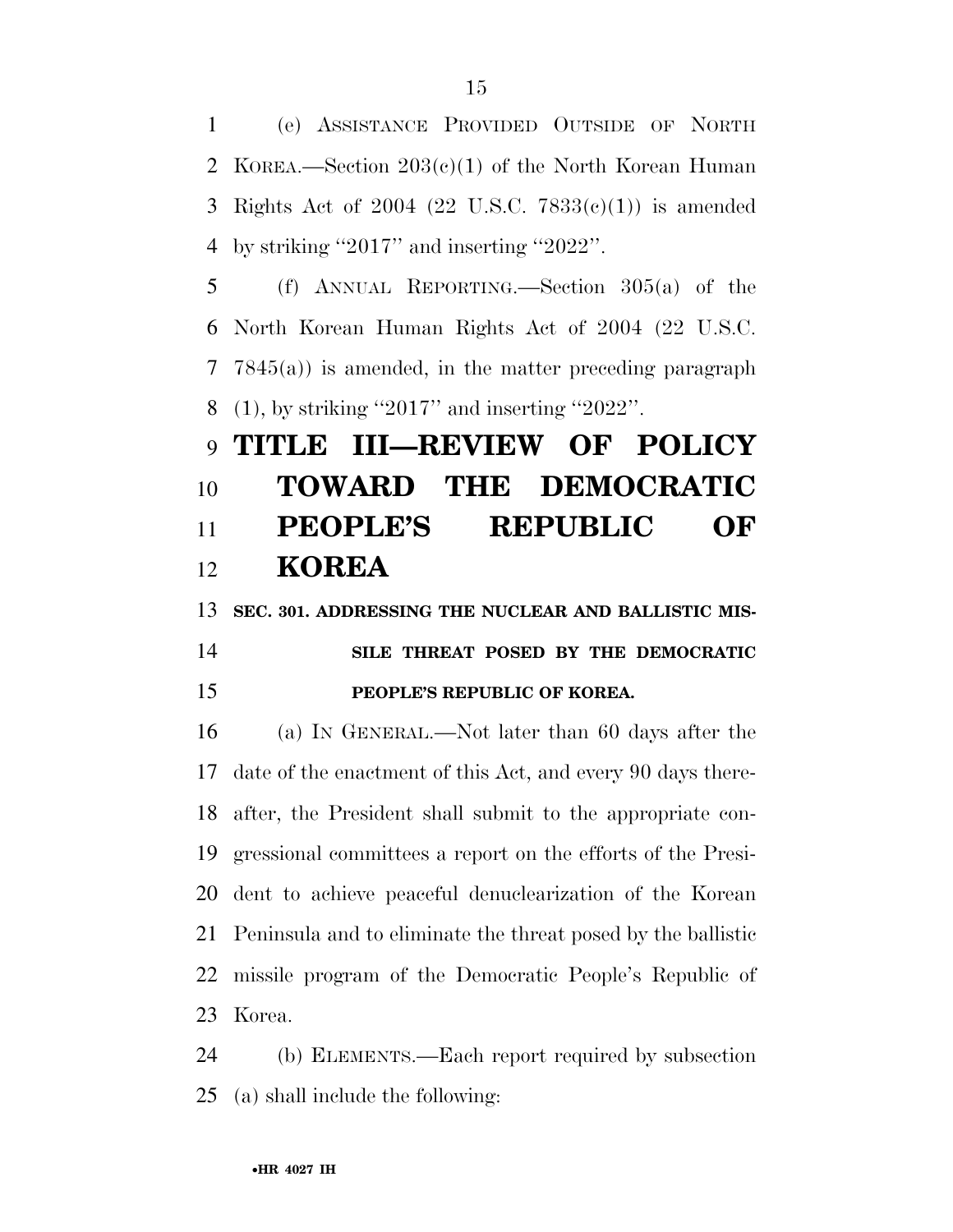(1) A description of the President's overall pol- icy objectives with regard to the Democratic People's Republic of Korea.

 (2) An assessment by the intelligence commu- nity (as defined in section 3(4) of the National Secu-6 rity Act of 1947 (50 U.S.C. 3003(4))) of the status of the nuclear and ballistic missile programs of the Democratic People's Republic of Korea, including what elements constitute such programs, and any technological advancements, disruptions, or setbacks to such programs.

 (3) A summary of all sanctions imposed by the United States with respect to the Democratic Peo- ple's Republic of Korea relating to its nuclear and ballistic missile programs pursuant to all applicable statutes, regulations, and Executive orders and a strategy outlining how the President intends to use those authorities to impose additional sanctions with respect to the Democratic People's Republic of Korea if necessary.

 (4) A summary of all sanctions designations by the United Nations Security Council pursuant to all applicable United Nations Security Council resolu-24 tions.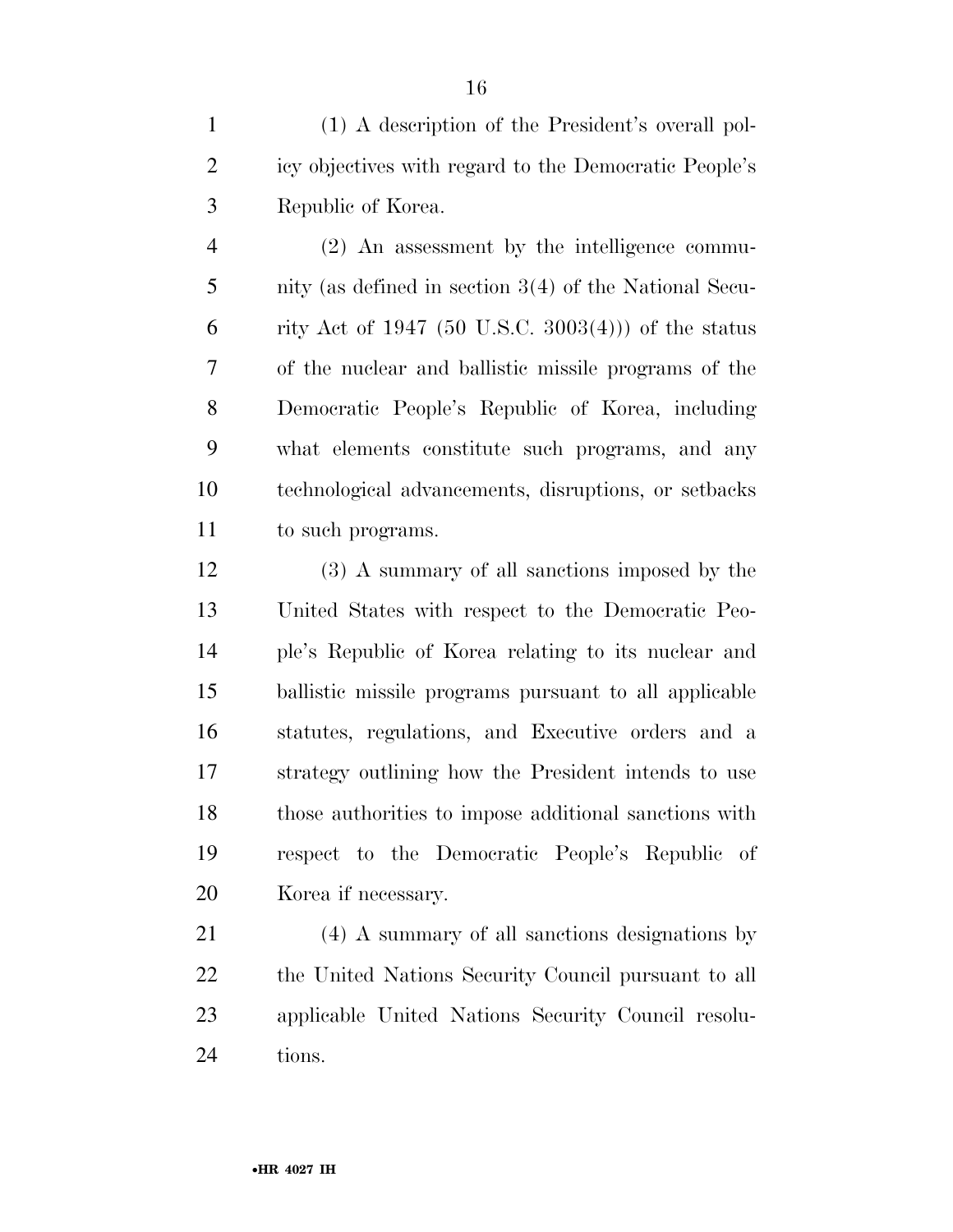(5) An assessment of and strategy for coun- tering the cyber capabilities of the Democratic Peo- ple's Republic of Korea, including its efforts to con- duct cyber and corporate espionage, to commit illicit commercial and financial activities through inter- national cyber systems, and to suppress opposition to and spread propaganda in support of the nuclear and ballistic missile activities of the Democratic Peo-ple's Republic of Korea.

 (6) A summary of activities of the Democratic People's Republic of Korea relating to evading sanc- tions imposed with respect to its nuclear and bal-13 listic missile programs.

 (7) An assessment of the sources of, and the methods of the Democratic People's Republic of Korea for procuring, critical components for its nu- clear and ballistic missile programs, including liquid and solid rocket fuels and components, navigation and guidance systems, computer and electrical com-ponents, and specialized materials.

 (8) A summary of the United States strategy to increase international coordination and cooperation, whether unilaterally, bilaterally, or multilaterally, in- cluding sanctions enforcement and interdiction, to address the threat posed by the nuclear and ballistic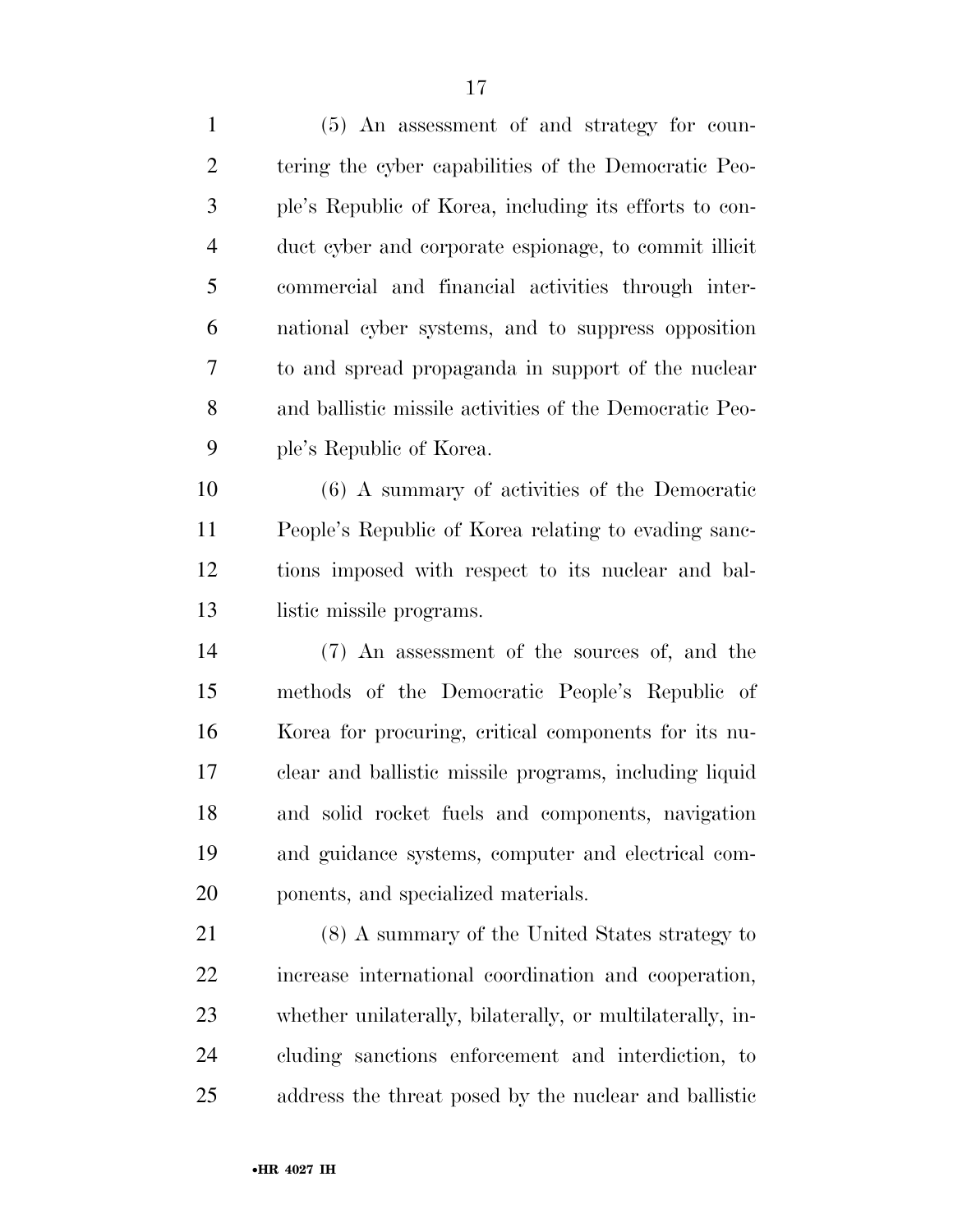missile programs of the Democratic People's Repub-2 lic of Korea.

 (9) An assessment of the adequacy of the na- tional export control regimes of countries that are members of the United Nations, and multilateral ex- port control regimes, that are necessary to enforce sanctions imposed with respect to the Democratic People's Republic of Korea pursuant to United Na- tions Security Council resolutions and an action plan to encourage and assist countries in adopting and using authorities necessary to enforce export con- trols required by United Nations Security Council resolutions.

 (10) A summary of ongoing efforts by the United States to identify strategies and policies, in- cluding an assessment of the strengths and weak- nesses of such strategies and policies, to achieve peaceful denuclearization of the Korean Peninsula and to eliminate the threat posed by the ballistic missile program of the Democratic People's Republic of Korea.

 (11) An assessment of potential roadmaps to- ward peaceful denuclearization of the Korean Penin- sula and the elimination of the nuclear and ballistic missile threats posted by the Democratic People's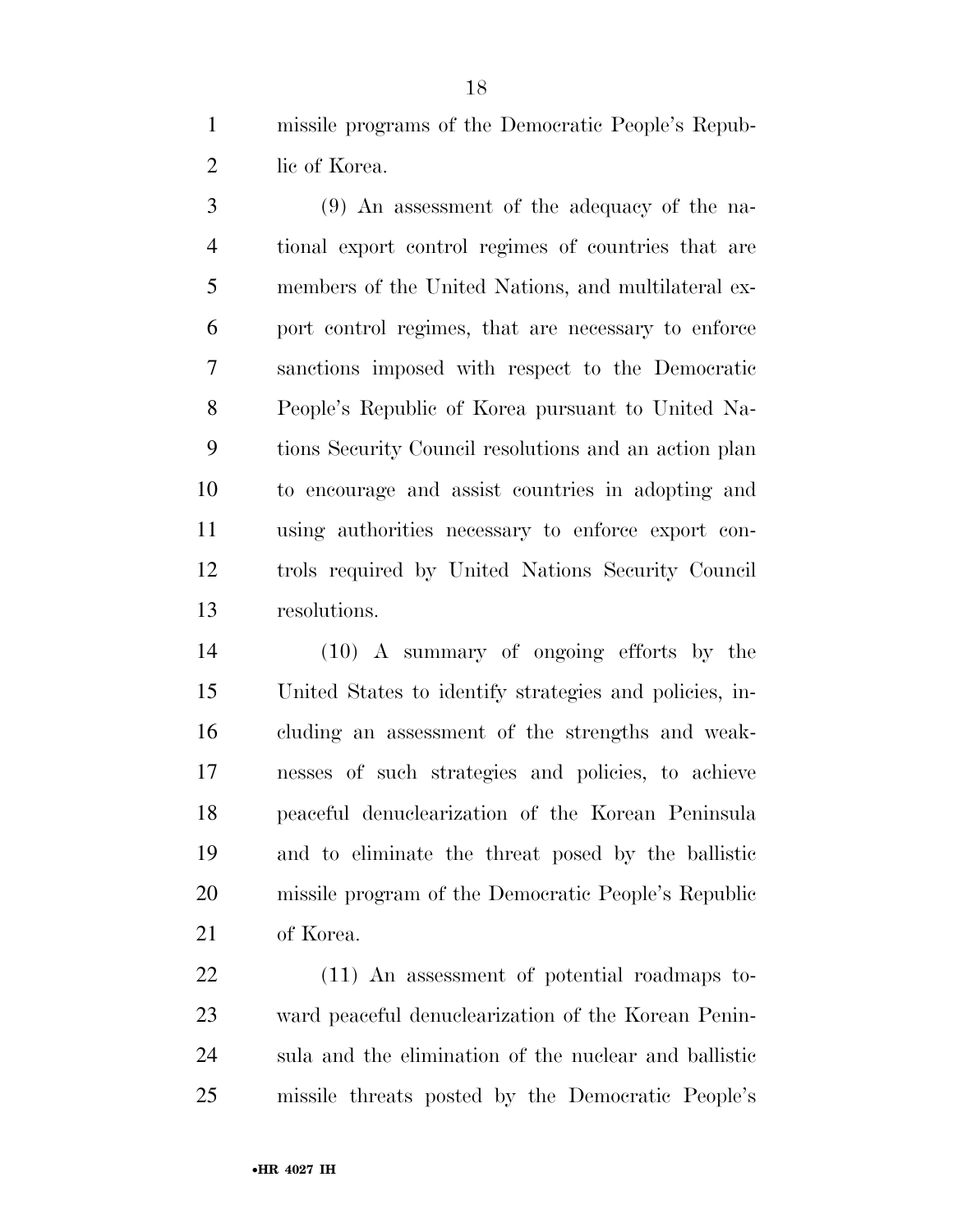Republic of Korea, and specific actions the Demo- cratic People's Republic of Korea would need to take for each such roadmap to become viable. (12) A description of specific measures that the President has taken, or anticipates taking, to imple- ment the ''maximum pressure and engagement'' pol- icy. (c) FORM OF REPORT.—Each report required by sub- section (a) shall be submitted in unclassified form but may include a classified annex. **SEC. 302. BRIEFINGS ON UNITED STATES ENGAGEMENT WITH THE DEMOCRATIC PEOPLE'S REPUBLIC OF KOREA.**  Not later than 30 days after the date of the enact- ment of this Act, and regularly thereafter, the Secretary of State or a designee of the Secretary shall brief the ap- propriate congressional committees on the status of any United States diplomatic engagement with the Govern- ment of the Democratic People's Republic of Korea. **SEC. 303. REPORT ON UNITED STATES CITIZENS DETAINED BY THE DEMOCRATIC PEOPLE'S REPUBLIC OF KOREA.**  (a) IN GENERAL.—Notwithstanding any other provi- sion of law, not later than 30 days after the date of the enactment of this Act, and every 180 days thereafter, the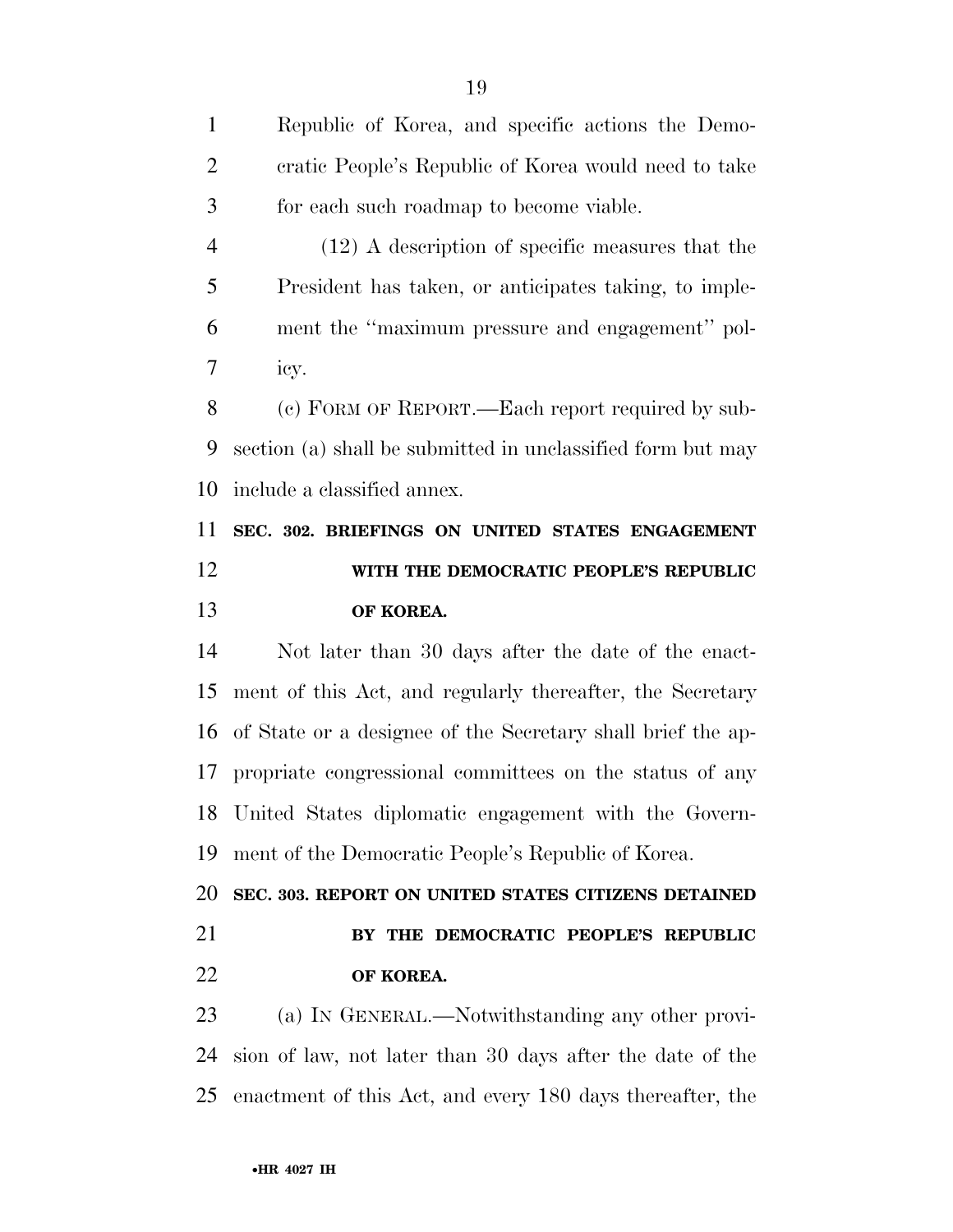Secretary of State shall submit to the appropriate congres- sional committees a report on United States citizens de- tained by the Government of the Democratic People's Re- public of Korea, including United States citizens who are also citizens of other countries.

 (b) ELEMENTS.—Each report required by subsection (a) shall include, with respect to each United States cit- izen detained by the Government of the Democratic Peo-ple's Republic of Korea, the following:

(1) The name of the United States citizen.

 (2) A description of the circumstances sur- rounding the detention of the United States citizen. (3) An assessment of the health and welfare of

the United States citizen.

 (4) An assessment of whether any United States Government or foreign government officials have been provided access to the United States cit-izen.

 (5) A summary of any communications or com- ments by officials of the Government of the Demo- cratic People's Republic of Korea regarding the de-tention and welfare of the United States citizen.

 (6) A summary of official communications by United States Government officials or foreign gov-ernment officials, or other persons acting on behalf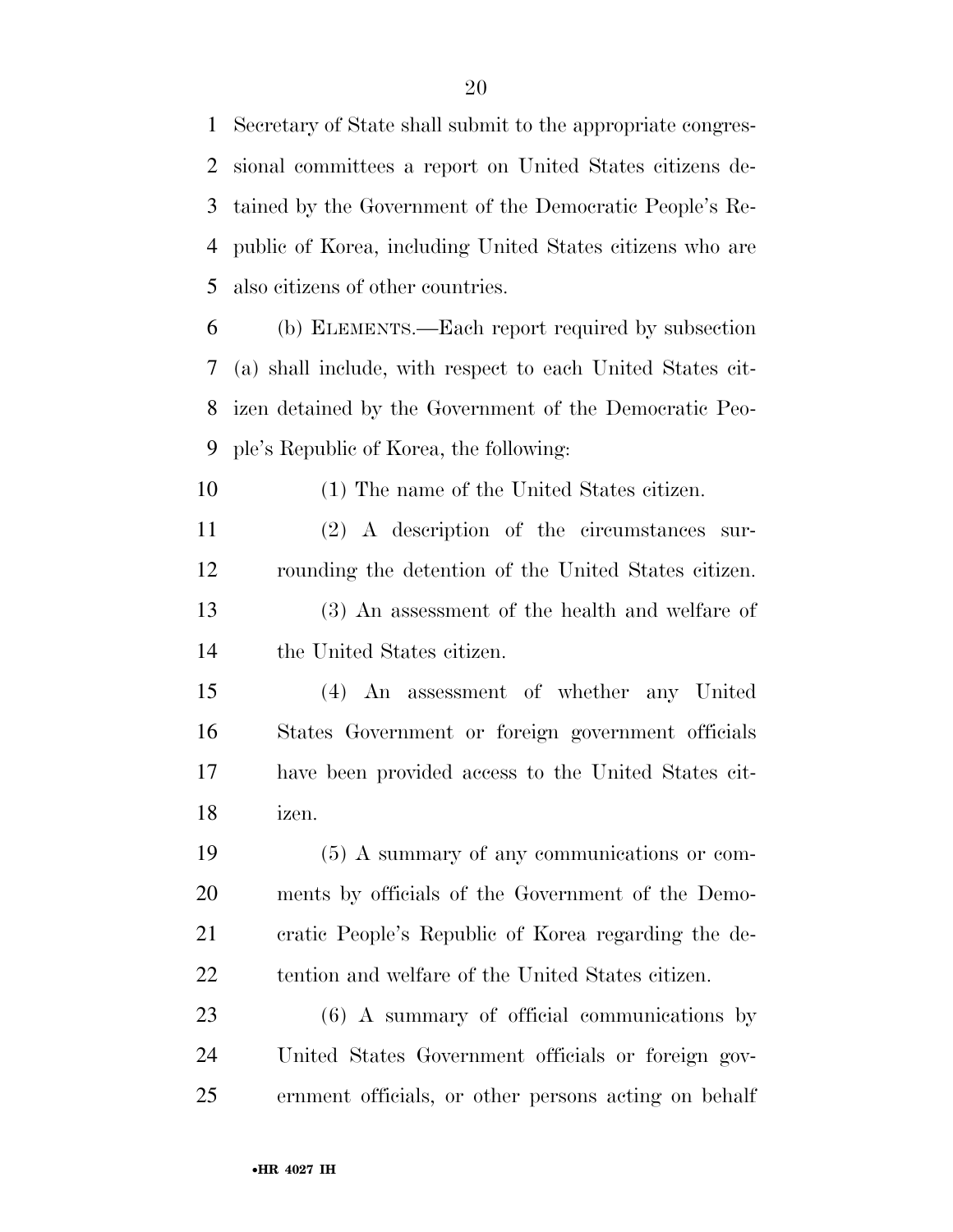of those officials regarding the United States citizen, including efforts to secure the release of the United States citizen.

 (7) A summary of unofficial communications by other persons with officials of the Government of the Democratic People's Republic of Korea regarding the United States citizen, including efforts to secure the release of the United States citizen.

 (c) FORM OF REPORTS.—Each report required by subsection (a) shall be submitted in unclassified form but may include a classified annex.

 (d) INTERIM BRIEFINGS.—During periods between the submission of reports under subsection (a), the Sec- retary of State shall brief the appropriate congressional committees on any significant updates on the status and welfare of any United States citizens detained by the Gov- ernment of the Democratic People's Republic of Korea. **SEC. 304. REPORT AND STRATEGY RELATING TO USE OF ROCKET FUELS FOR BALLISTIC MISSILES BY THE DEMOCRATIC PEOPLE'S REPUBLIC OF KOREA.** 

(a) REPORT REQUIRED.—

23 (1) IN GENERAL.—Not later than 90 days after the date of the enactment of this Act, and every 90 days thereafter, the Director of National Intel-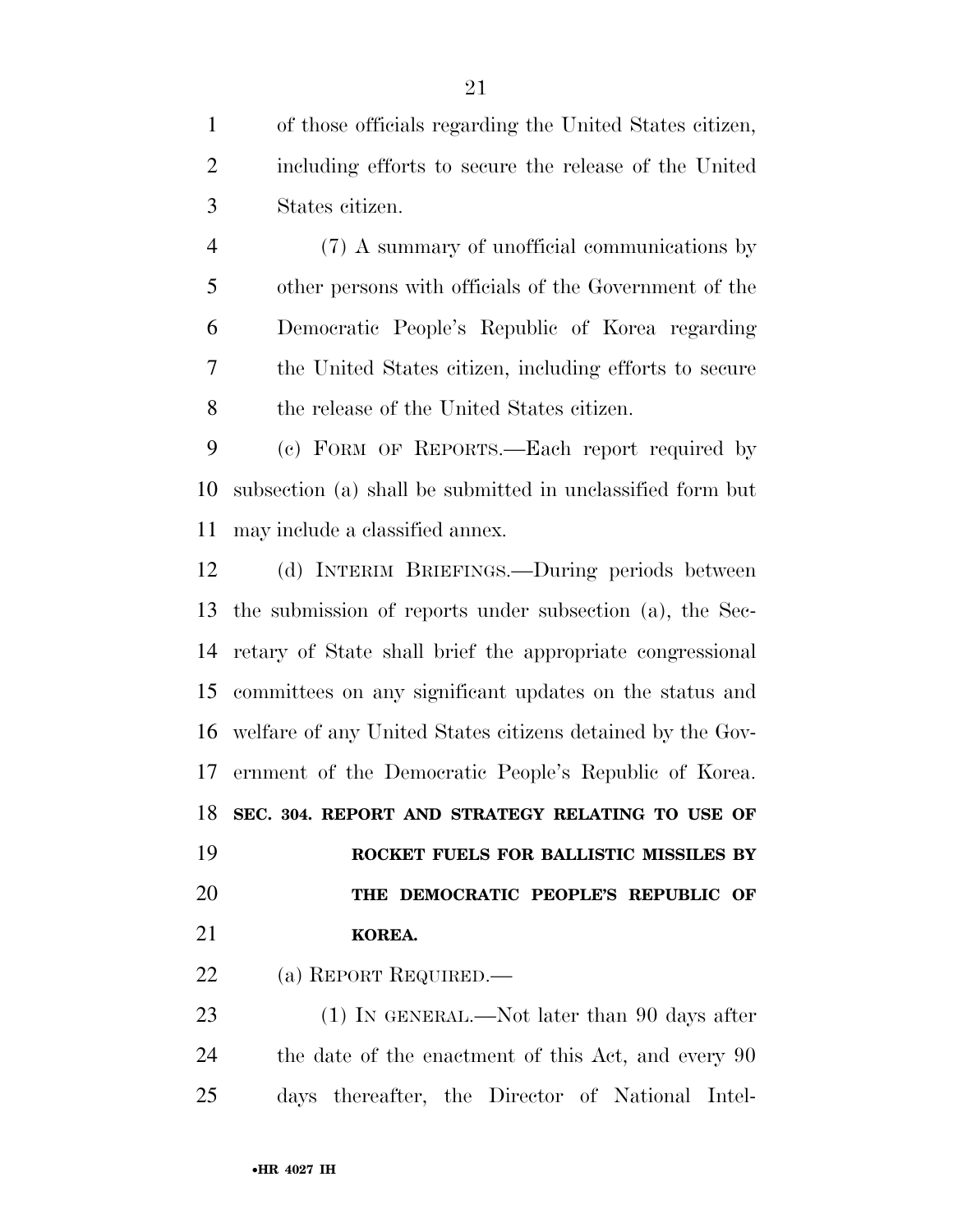| $\mathbf{1}$   | ligence, in conjunction with the Secretary of State, |
|----------------|------------------------------------------------------|
| $\overline{2}$ | shall submit to the appropriate congressional com-   |
| 3              | mittees a report on the use by the Democratic Peo-   |
| $\overline{4}$ | ple's Republic of Korea of unsymmetrical dimethyl    |
| 5              | hydrazine and other rocket fuels to power its bal-   |
| 6              | listic missiles.                                     |
| 7              | (2) ELEMENTS.—Each report required by para-          |
| 8              | graph(1) shall include the following:                |
| 9              | (A) An assessment of each type of rocket             |
| 10             | fuel the Democratic People's Republic of Korea       |
| 11             | uses, or potentially may use, to power its bal-      |
| 12             | listic missiles, including the chemical precur-      |
| 13             | sors, production process, and required produc-       |
| 14             | tion equipment for each such type of rocket          |
| 15             | fuel.                                                |
| 16             | (B) With respect to each such type of                |
| 17             | rocket fuel, an assessment of the following:         |
| 18             | (i) Whether the use of that type of                  |
| 19             | rocket fuel by the Democratic People's Re-           |
| 20             | public of Korea is prohibited under United           |
| 21             | Nations Security Council resolutions, other          |
| 22             | multilateral<br>sanctions<br>imposed on<br>the       |
| 23             | Democratic People's Republic of Korea, or            |
| 24             | sanctions imposed by the United States               |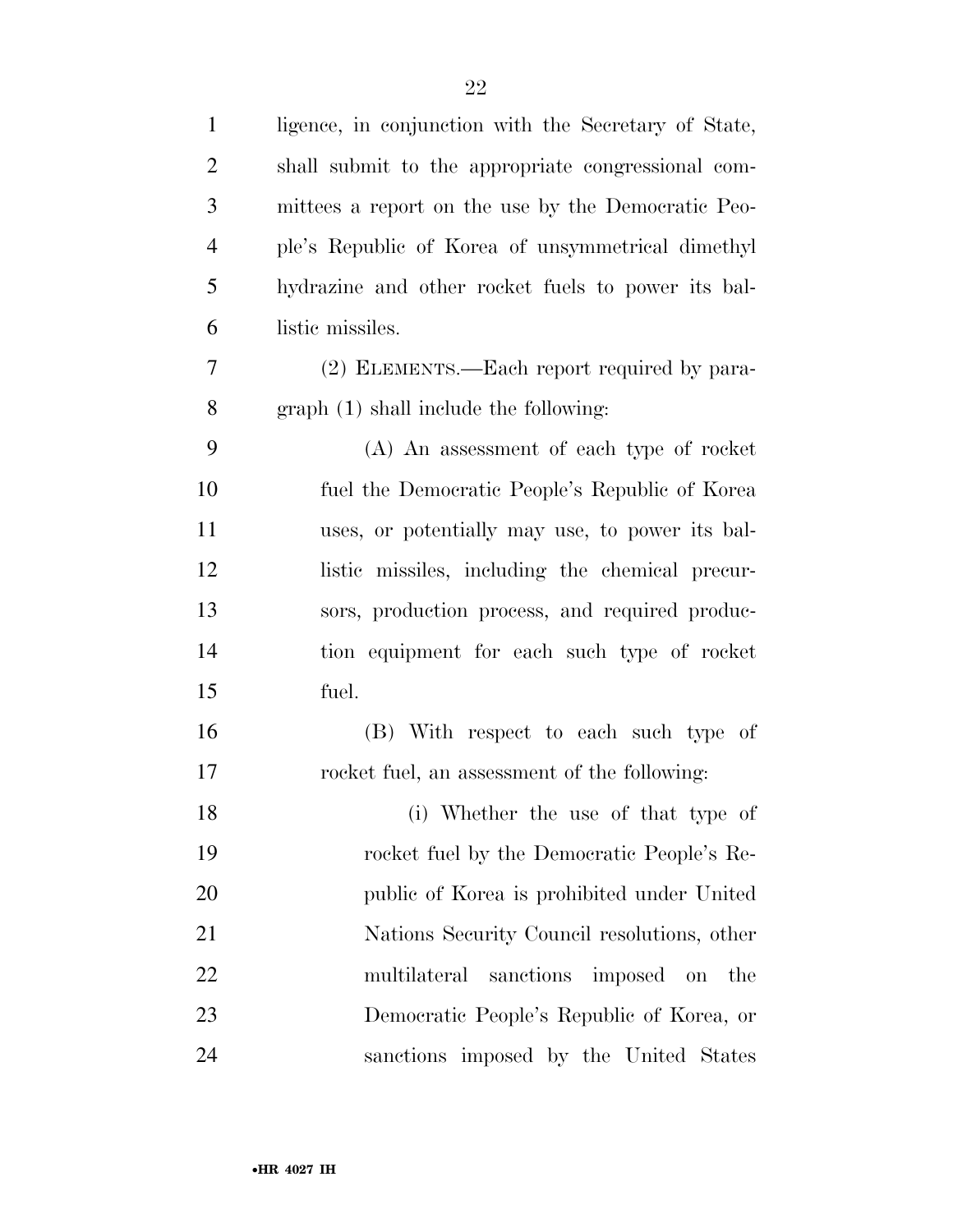| $\mathbf{1}$   | with respect to the Democratic People's          |
|----------------|--------------------------------------------------|
| $\overline{2}$ | Republic of Korea.                               |
| 3              | (ii) Whether the Democratic People's             |
| $\overline{4}$ | Republic of Korea imports that type of           |
| 5              | rocket fuel as a finished product or im-         |
| 6              | ports chemical precursors and manufac-           |
| $\overline{7}$ | tures the finished product.                      |
| 8              | (iii) The countries from which the               |
| 9              | Democratic People's Republic of Korea im-        |
| 10             | ports that type of rocket fuel as a finished     |
| 11             | product or from which the Democratic             |
| 12             | People's Republic of Korea imports the           |
| 13             | chemical precursors and equipment to             |
| 14             | manufacture that type of rocket fuel.            |
| 15             | (iv) The size and locations of the               |
| 16             | Democratic People's Republic of Korea's          |
| 17             | stockpiles, if any, of that type of rocket       |
| 18             | fuel.                                            |
| 19             | (v) Whether that type of rocket fuel             |
| 20             | can be attributed to its original exporter       |
| 21             | based on unique chemical signatures or           |
| 22             | other relevant identifying information.          |
| 23             | (3) FORM OF REPORT.—The report required by       |
| 24             | paragraph (1) shall be submitted in unclassified |
| 25             | form but may include a classified annex.         |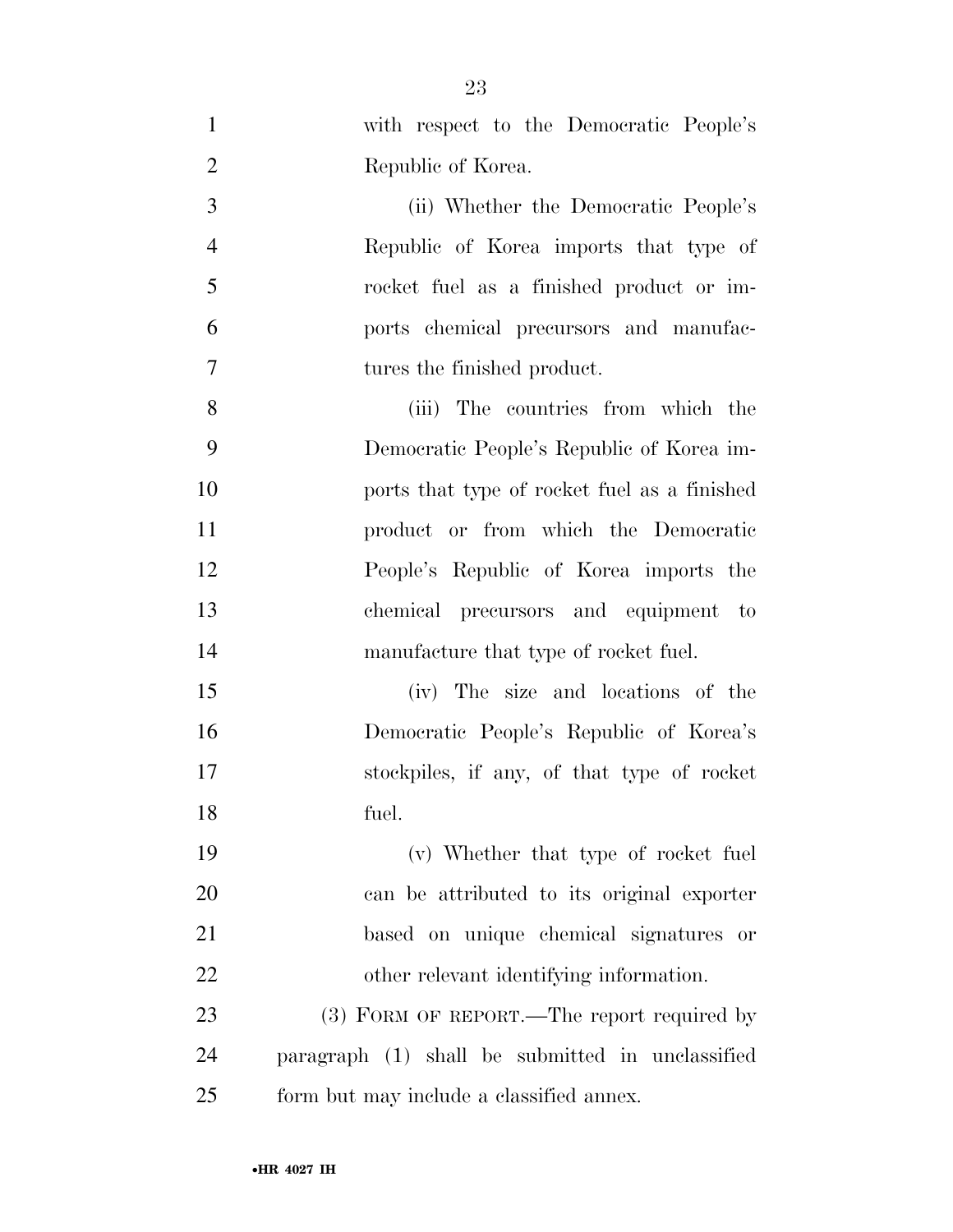(b) STRATEGY REQUIRED.—The Secretary of State, in consultation with the heads of relevant agencies, shall develop a diplomatic strategy to end the transfer of all rocket fuels and chemical precursors for rocket fuels to the Democratic People's Republic of Korea.

 (c) SENSE OF CONGRESS.—It is the sense of Con- gress that the United States Ambassador to the United Nations should introduce a resolution to the United Na-tions Security Council—

 (1) to request that the Panel of Experts on the Democratic People's Republic of Korea established by United Nations Security Council Resolution 1874 (2009) investigate the importation and manufacture by the Democratic People's Republic of Korea of rocket and ballistic missile fuels, including unsym- metrical dimethyl hydrazine and other fuels or their chemical precursors; and

 (2) to specifically prohibit the exportation to the Democratic People's Republic of Korea of un- symmetrical dimethyl hydrazine and any other rock-et fuels or precursor chemicals to rocket fuels.

## **SEC. 305. APPROPRIATE CONGRESSIONAL COMMITTEES DEFINED.**

 In this title, the term ''appropriate congressional committees'' means the Committee on Foreign Relations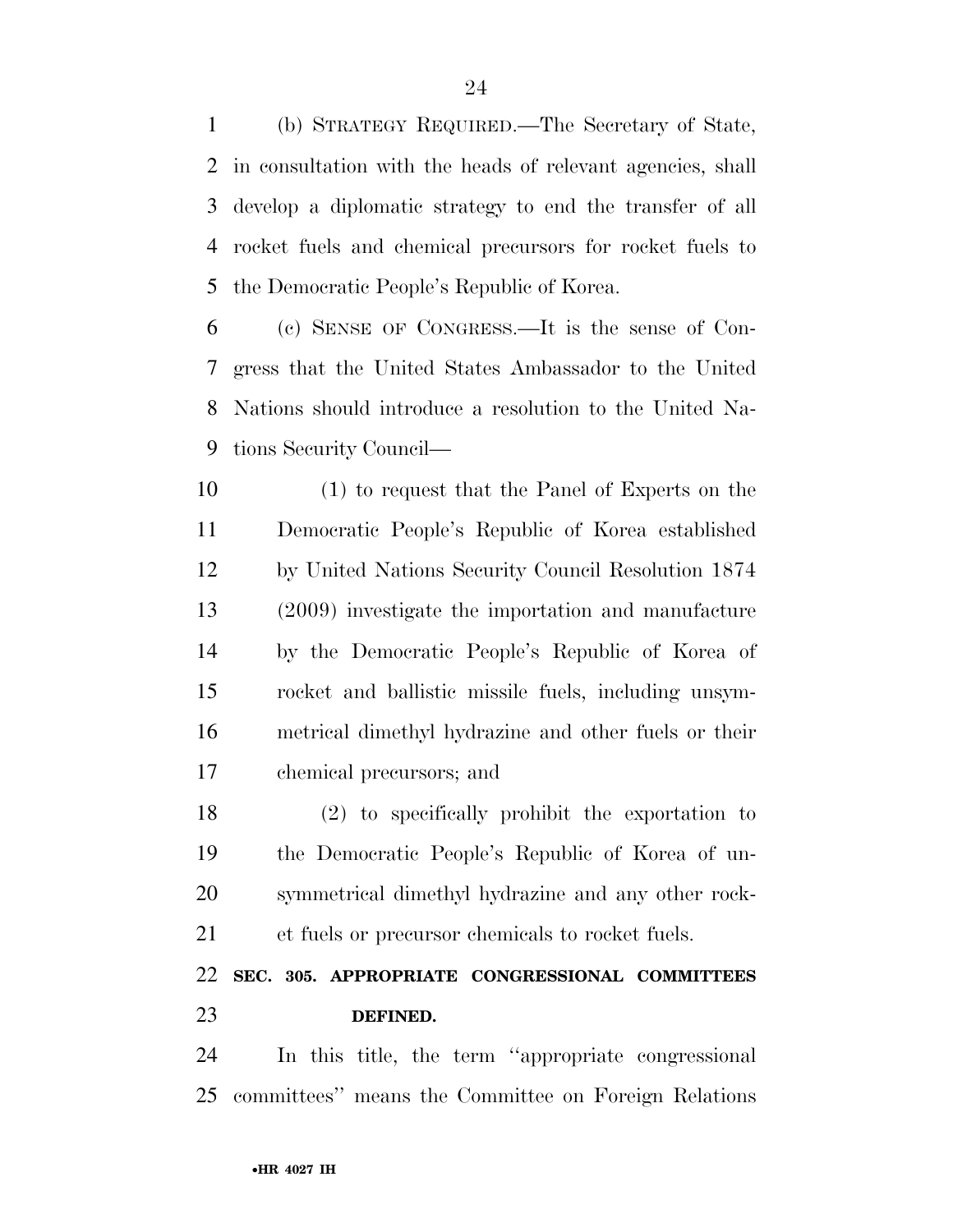of the Senate and the Committee on Foreign Affairs of

the House of Representatives.

# **TITLE IV—STRATEGY TO DIP- LOMATICALLY AND ECONOMI- CALLY ISOLATE THE DEMO- CRATIC PEOPLE'S REPUBLIC OF KOREA**

 **SEC. 401. REPORT ON EFFECTING A STRATEGY TO DIP- LOMATICALLY AND ECONOMICALLY ISOLATE THE DEMOCRATIC PEOPLE'S REPUBLIC OF KOREA.** 

 (a) IN GENERAL.—Not later than 90 days after the date of the enactment of this Act, and every 180 days thereafter, the Secretary of State or a designee of the Sec- retary shall submit to the appropriate congressional com- mittees a report on actions taken by the United States to diplomatically and economically isolate the Democratic People's Republic of Korea.

 (b) ELEMENTS.—Each report required by subsection (a) shall include the following:

 (1) A description of the actions taken by the Secretary of State, or designees of the Secretary, to consult with governments around the world, with the purpose of inducing those governments to diplomati-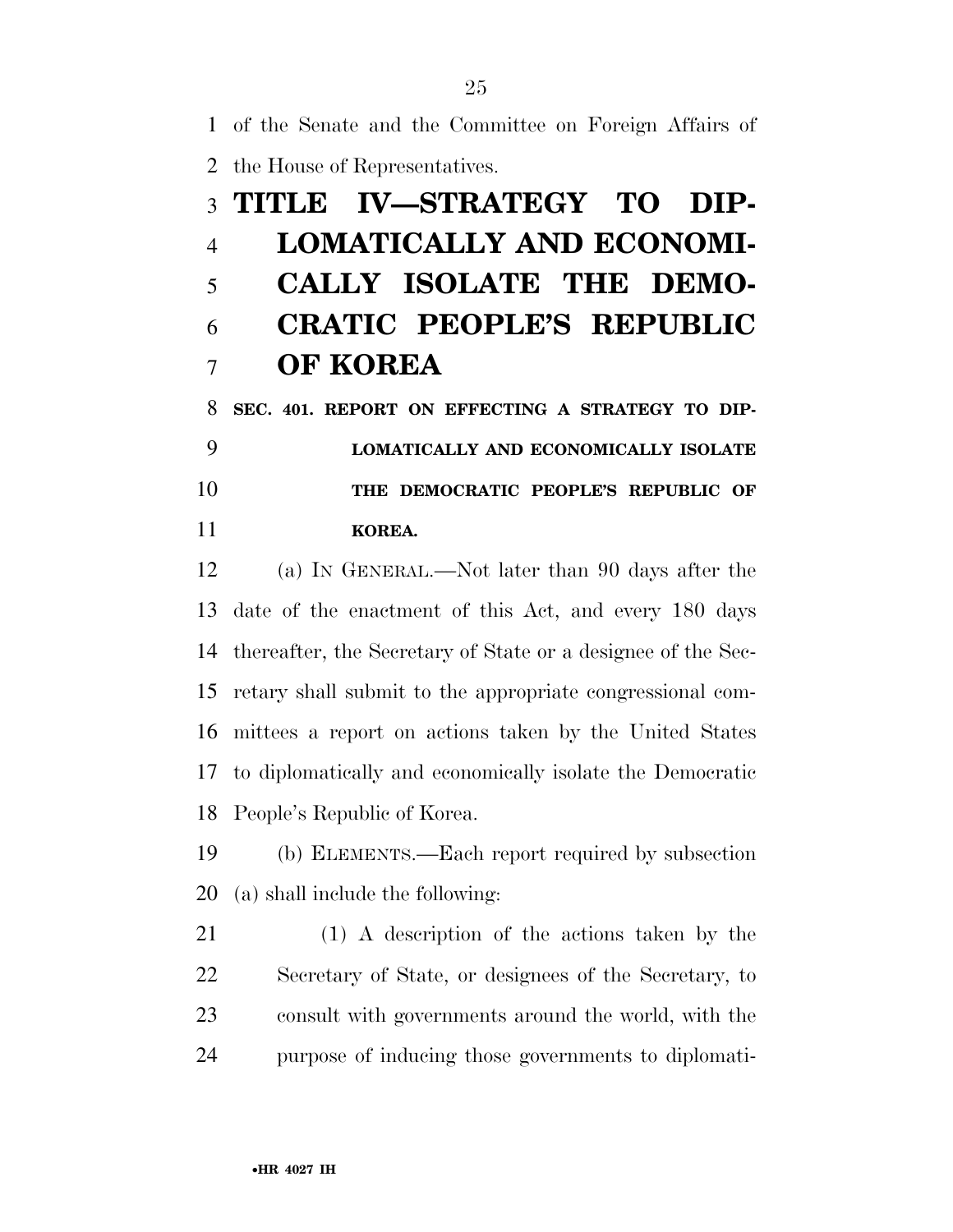| $\mathbf{1}$   | cally and economically isolate the Democratic Peo-            |
|----------------|---------------------------------------------------------------|
| $\overline{2}$ | ple's Republic of Korea.                                      |
| $\mathfrak{Z}$ | $(2)$ A description of the actions taken by those             |
| $\overline{4}$ | governments to implement measures to diplomati-               |
| 5              | cally and economically isolate the Democratic Peo-            |
| 6              | ple's Republic of Korea.                                      |
| 7              | (3) A list of countries the governments of which              |
| 8              | the Secretary has determined to be noncooperative             |
| 9              | with respect to implementing measures to diplomati-           |
| 10             | cally and economically isolate the Democratic Peo-            |
| 11             | ple's Republic of Korea.                                      |
| 12             | $(4)$ A plan of action to engage with, and in-                |
| 13             | crease cooperation with respect to the Democratic             |
| 14             | People's Republic of Korea, by the governments of             |
| 15             | the countries on the list required by paragraph (3).          |
| 16             | (c) FORM OF REPORT. - Each report required by sub-            |
| 17             | section (a) shall be submitted in unclassified form but may   |
|                | 18 include a classified annex.                                |
| 19             | SEC. 402. AUTHORIZATION TO ALTER UNITED STATES RE-            |
| 20             | LATIONS WITH COUNTRIES ENABLING THE                           |
| 21             | <b>DEMOCRATIC</b><br><b>PEOPLE'S</b><br><b>REPUBLIC</b><br>OF |
| 22             | KOREA.                                                        |
| 23             | (a) IN GENERAL.—The Secretary of State may take               |
| 24             | such actions as are necessary to induce countries to take     |
| 25             | measures to diplomatically and economically isolate the       |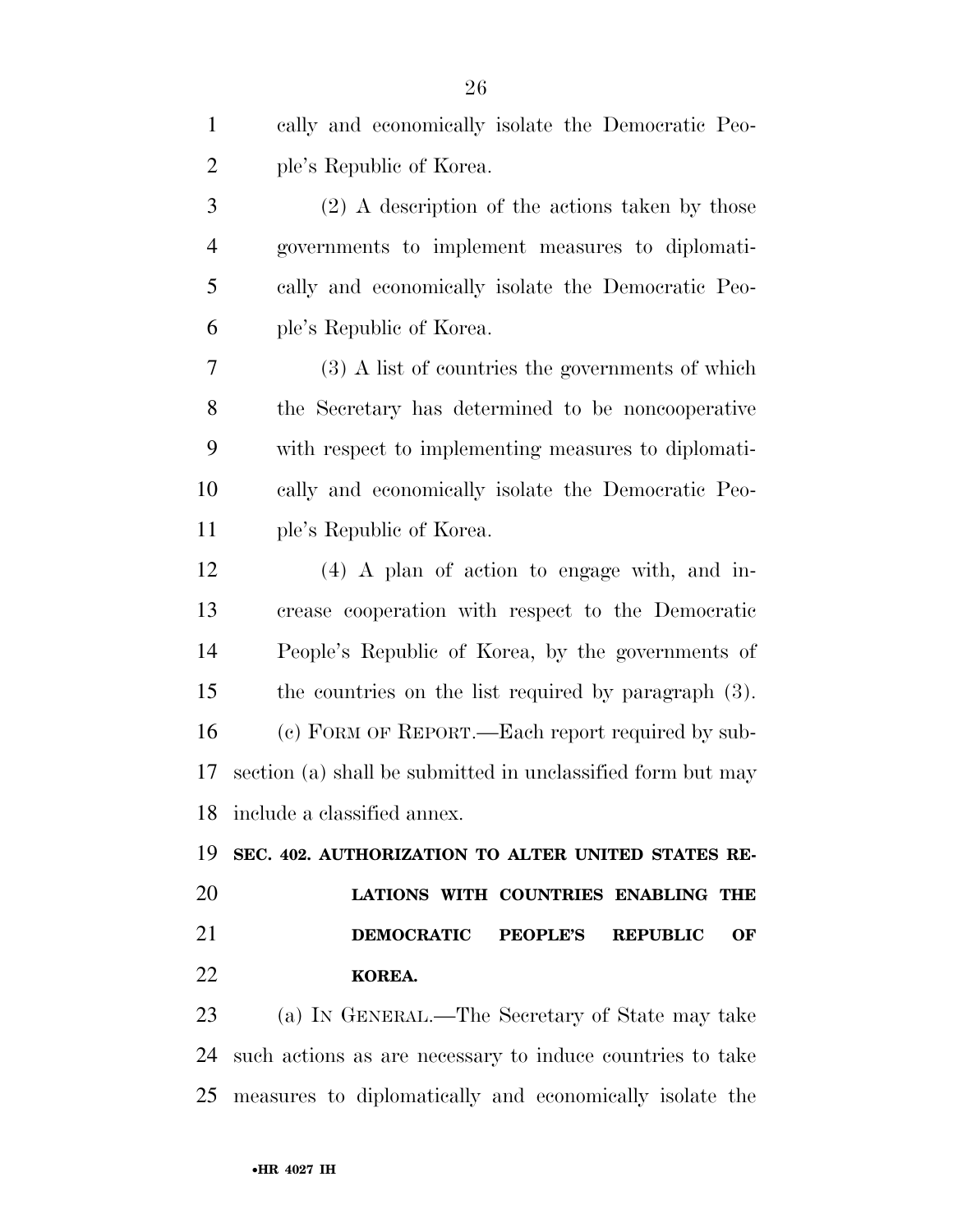Democratic People's Republic of Korea on the list required 2 by section  $401(b)(3)$ .

 (b) ACTIONS INCLUDED.—Actions described in sub-section (a) may include—

 (1) reduction of the diplomatic presence in the United States of countries on the list required by 7 section  $401(b)(3)$ ; and

 (2) reduction of the diplomatic presence of the United States in those countries.

 (c) CONSULTATION.—Not less than 15 days before taking any action under subsection (a), the Secretary shall consult with the appropriate congressional committees with respect to the action.

 **SEC. 403. AUTHORIZATION TO TERMINATE OR REDUCE UNITED STATES FOREIGN ASSISTANCE TO COUNTRIES ENABLING THE DEMOCRATIC** 

**PEOPLE'S REPUBLIC OF KOREA.** 

 (a) IN GENERAL.—The Secretary of State may ter- minate or reduce United States foreign assistance to coun-20 tries on the list required by section  $401(b)(3)$ .

 (b) ASSISTANCE INCLUDED.—Assistance terminated or reduced under subsection (a) may include—

23 (1) assistance under chapter 4 of part II of the Foreign Assistance Act of 1961 (22 U.S.C. 2346 et seq.; relating to the Economic Support Fund);